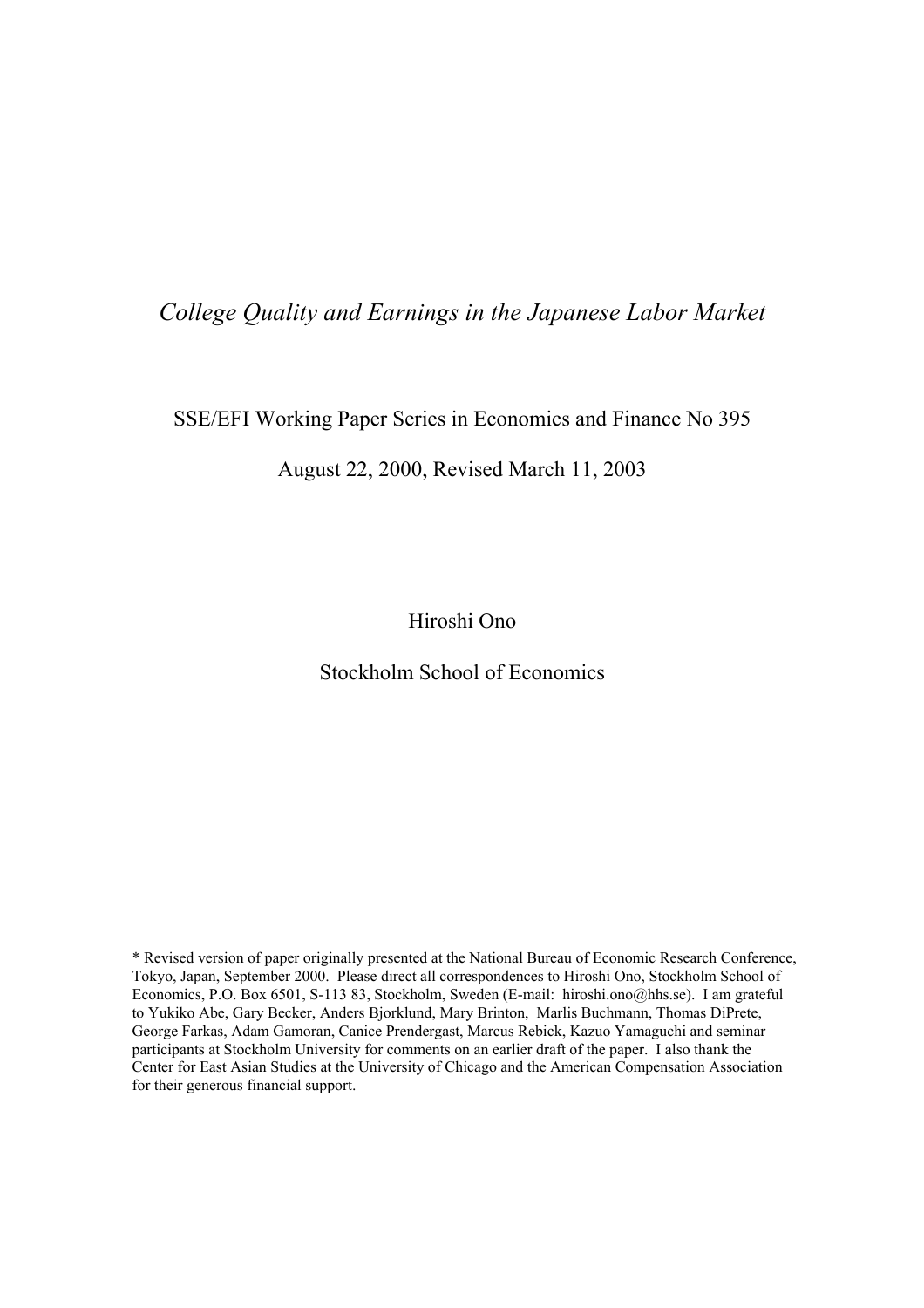# **ABSTRACT**

The motivations underlying the pursuit of college prestige in Japan presumes a labor market that rewards workers according to the quality of the college that they attended. Yet, studies that examine the relationship between college quality and earnings in Japan remain few and riddled with shortcomings. This paper examines the returns to college education among Japanese men. Using a 1995 cross-sectional data of Japanese workers, I find that college quality significantly improves earnings. My findings confirm that college quality plays a crucial role in shaping both incentives and earnings in the Japanese labor market. The paper also examines the so-called distinctive features of the Japanese labor market, and confirms the significant impact of tenure and firm-size on earnings, and the similarity in the earnings profiles between blue- and white-collar workers.

*Keywords*: human capital formation, returns to education

*JEL Classification*: I21, J24, J31, N35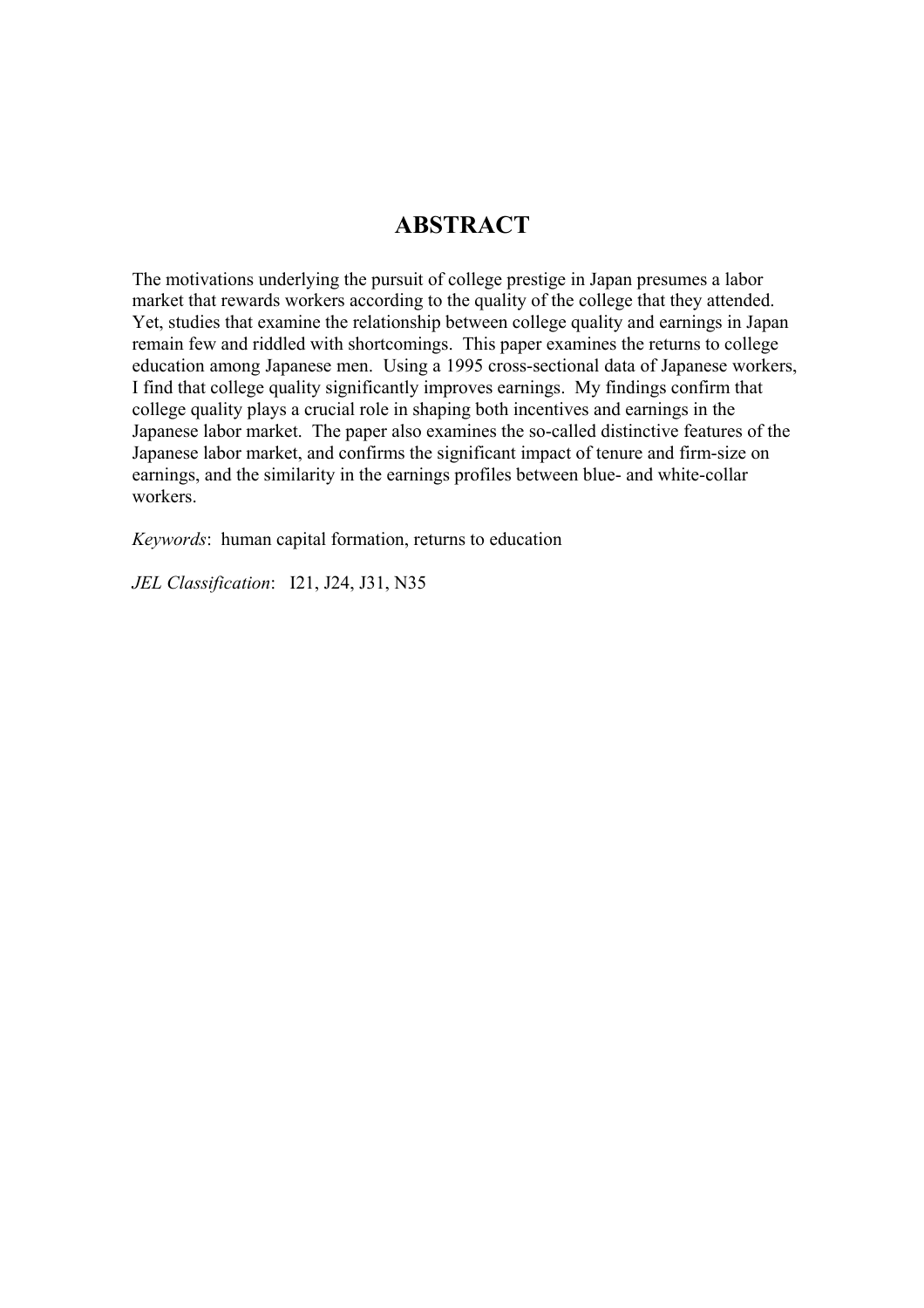### **1 Introduction**

 The pursuit of college prestige in Japan is unparalleled. Acceptance into the top universities is extremely competitive. Students, with generous support from their parents, make considerable investments in their mission to gain entry into the prestigious universities. The motivations underlying such investments can only be explained under a labor market that rewards workers in accordance to the quality of the college that they attended.

 The aim of this paper is to examine the effects of college quality on earnings in the Japanese labor market. In contrast to the volume of research that documents the competitive process of college entrance in Japan, research that examines the returns to college quality remains few and riddled with shortcomings. My research attempts to fill this void. Using a unique 1995 cross-sectional dataset, we estimate college quality effects using a properly specified earnings equation that controls for both supply- and demand-side characteristics of the labor market.

 The paper is organized as follows. Section 2 discusses the relevant literature on college quality and features of the Japanese labor market that may affect the specification of the earnings function. Section 3 describes the data and variables used in the estimations. Section 4, presents the analysis of the returns from college education and the impact of labor market characteristics using Mincerian regressions. Section 5 summarizes the paper's main findings and discusses directions for further research.

## **2 Background**

*The effect of college quality on earnings*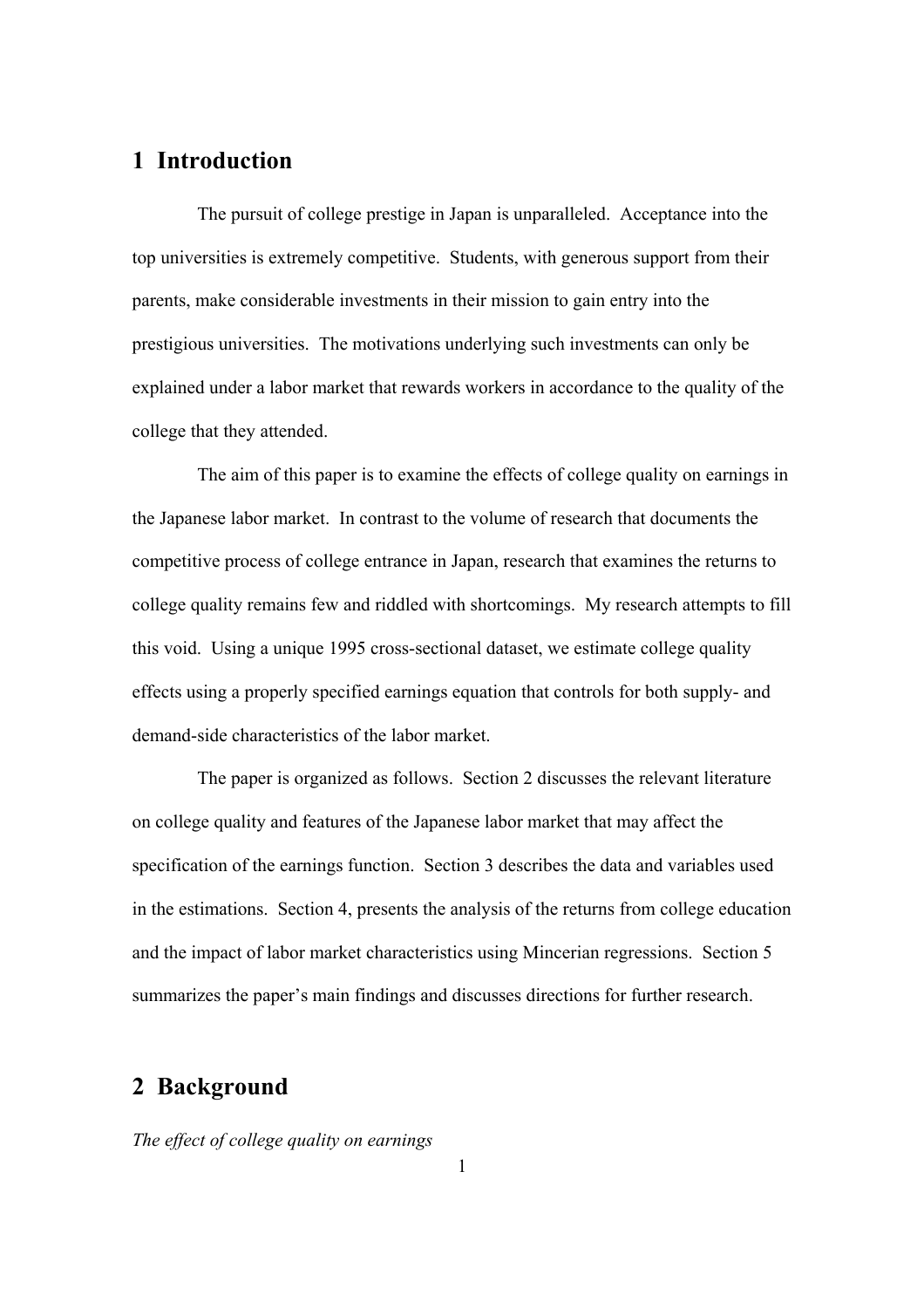In his seminal work, *Schooling, Experience and Earnings*, Mincer (1974) explains that the explanatory power of the human capital earnings function can be further increased when the quality of schooling can be controlled for. Schooling is an investment that imparts skills, and these skills increase productivity and earnings. But if productivity gains vary depending on the quality of the institution attended, then it is likely that earnings estimates will be biased if we do not control for quality differences.

 In comparison to the volume of research that examines the returns to the quantity of schooling, studies focusing on quality effects are relatively few, mainly because of the difficulty in obtaining detailed information about student and institutional characteristics (James et al 1989). Nevertheless, researchers have advanced the schooling quality literature by outlining the definitions and measurement of school quality (Solmon 1975; Welch 1966), incorporating schooling quality into the Mincerian estimation (Behrman and Birdsall 1983; Solmon and Wachtel 1975), and examining the relationship between individual ability, school quality and earnings (Brewer, Eide and Ehrenberg 1999; Dale and Krueger 1999; Griliches and Mason 1972; Kingston and Smart 1990; Solmon and Wachtel 1975).

 Studies looking at school quality effects have concentrated on differences in college quality, given that data on quality differences (such as mean SAT scores and per pupil expenditure) are more readily observable at the college level than at the high school level. These theoretical and methodological advances have given rise to a number of empirical studies in the U.S., all of which confirm that college quality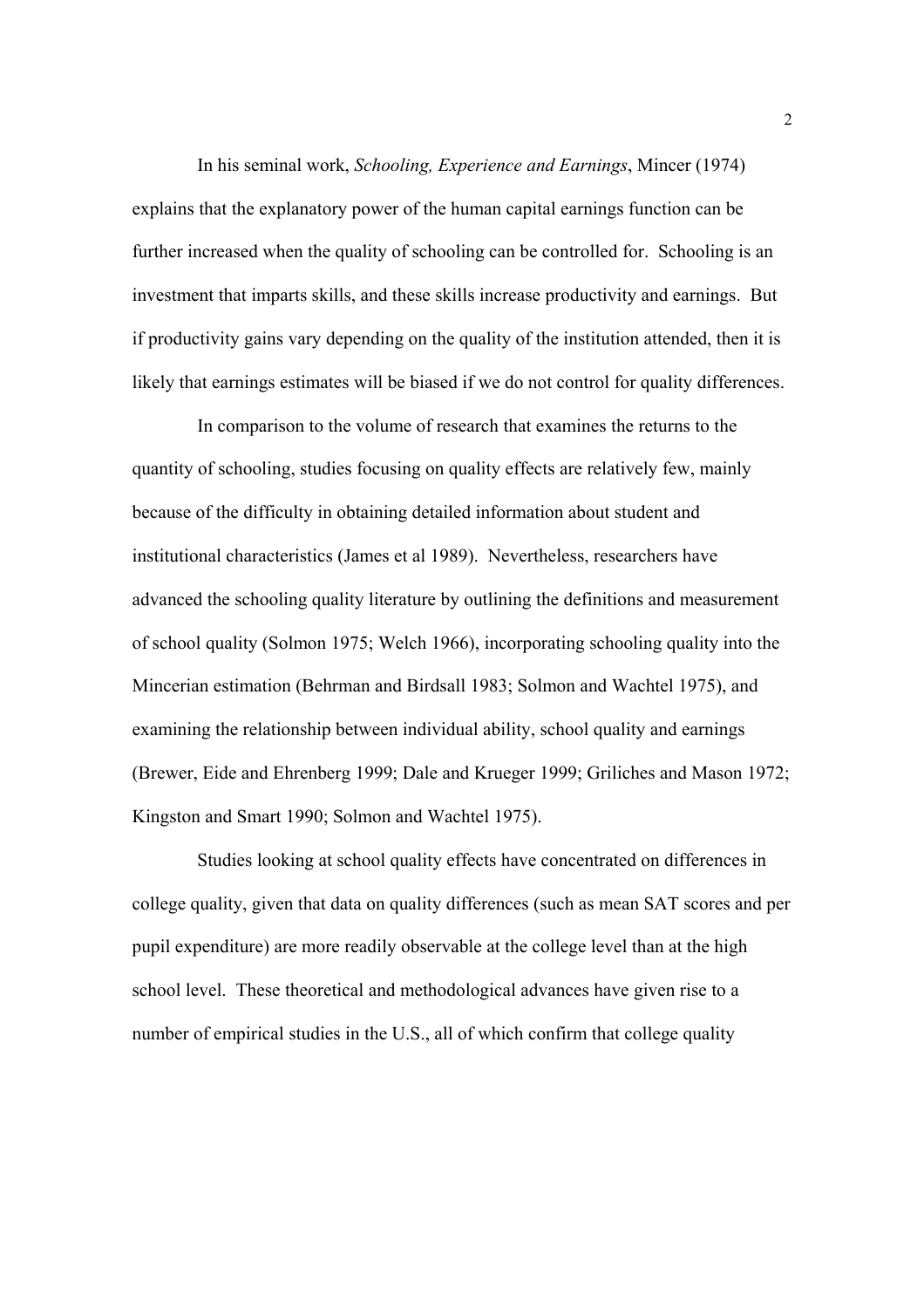improves individual earnings or upward mobility.<sup>1</sup> The U.S. evidence thus supports the claim that it matters *where* one goes to college, and not just how much college education one receives. The prestige of the college degree has significant economic consequences, and "where one was schooled" is a salient feature of everyday life (Kingston and Lewis 1990).

### *The Case of Japan*

 $\overline{a}$ 

 In Japan, the question of who graduated from where is a national obsession. Articles that feature personnel moves among important persons – whether they be in politics, government or the private sector – will be sure to report the which schools they graduated from. In addition, there are numerous publications that rank the number of politicians, bureaucrats and executives by their graduating institutions on an annual basis.2 As Dore (1973) explains, "it is not so much important to get into a university as important to get to the *right* university." (p.294, emphasis mine).

 In Japan, admission into college requires successfully passing the entrance examinations administered by each institution. *Examination hell*, which refers to the cramming and preparing that the students undertake in order to pass the entrance examinations, is an expression common to all households with college bound children. Unlike in Western societies where factors such as high school performance and extracurricular activities are considered in the admission process, college admission in

<sup>&</sup>lt;sup>1</sup> See Fox (1993), James, et al (1989), Kingston and Smart (1990), Loury and Garman (1995), Morgan and Duncan (1979), Solmon (1975) and Wales (1973) for studies on college quality and earnings, and Ishida, Spilerman and Su (1997), Karabel and McClelland (1987), and Useem and Karabel (1985) for studies relating to college quality and promotions.

<sup>2</sup> See for example publications by *Diamond*, *Kawai Juku*, and *Toyo Keizai*.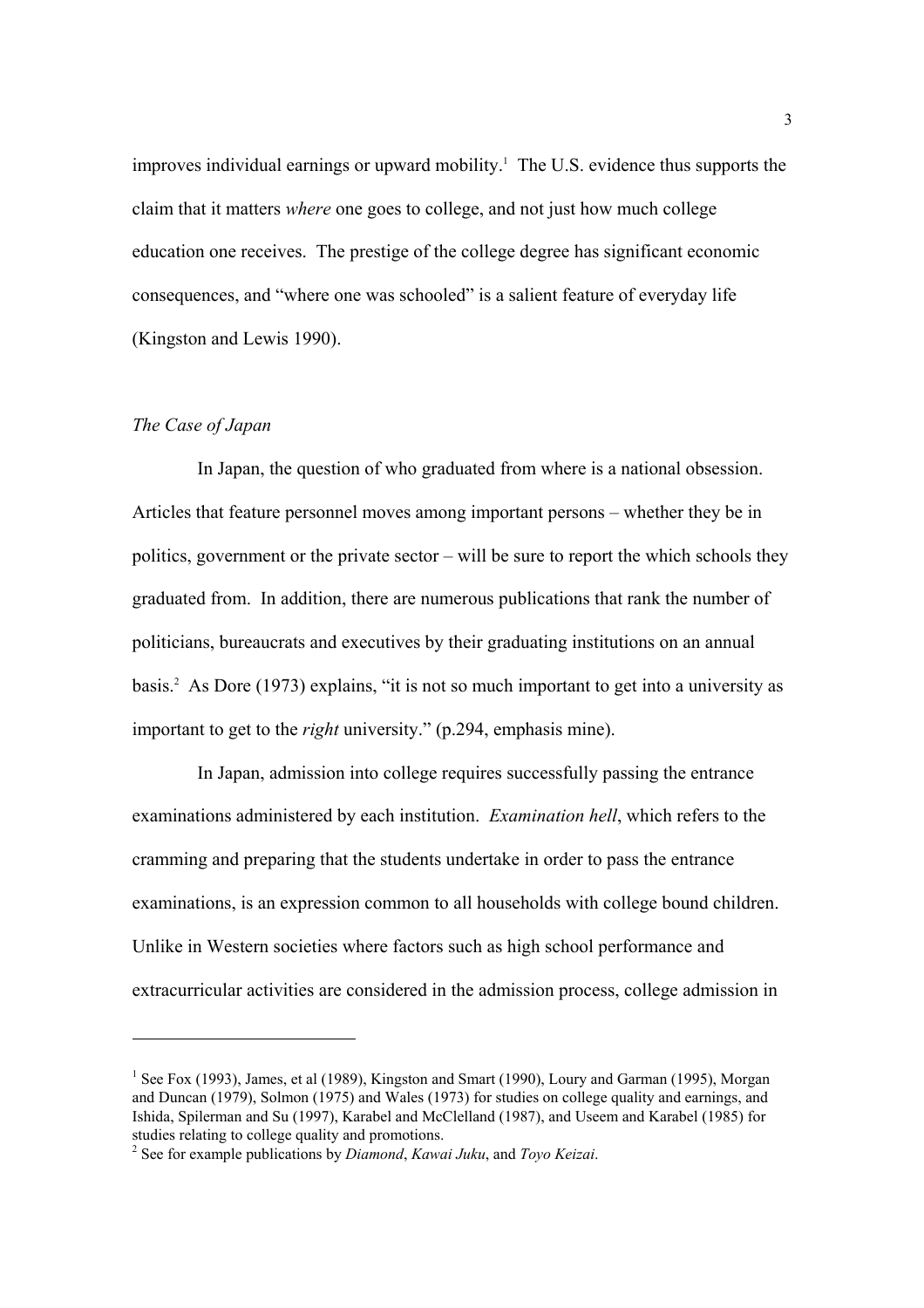Japan is determined almost entirely by the performance in entrance examinations.<sup>3</sup>

 Investments undertaken in *examination hell* are considerable. Some 30 percent of students spend additional years preparing for these examinations *after* high school graduation, often attending specialized college preparatory schools. According to Sakurai (1997), the supplementary education industry in Japan now grosses one percent of the country's GDP, and secular trends show that the proportion of household expenditures spent on supplementary education has grown monotonically in the postwar period. Bowman (1981) explains:

This sort of supplementary university preparation is familiar in countries in which only a small minority of highly advantaged individuals complete upper-secondary school; Greece and Brazil are examples. But Japan is different, with the large and growing rates of enrollment in higher education. In Japan competition for entry to preferred institutions has reached a frenzy probably matched in no other part of the world (1981: 15).

 The motivations underlying *examination hell* can only be explained under a labor market that rewards workers depending on the quality of the college that they attended: If all workers were rewarded the same regardless of college quality, then there would be no incentive to invest in college quality. Hence there is good reason to suspect significant variation in rewards as a function of college quality.

<sup>&</sup>lt;sup>3</sup> In recent years, Japanese universities have increased the proportion of students admitted through recommendations (*suisen nyugaku*) and have started to introduce admissions procedures similar to the U.S. where applicants are evaluated on the basis of their high-school performance and activities. However, these proportions are still small. For example, according to the 1997 *Obunsha* publication, the proportion of applicants accepted through recommendation at Waseda University and Keio University were 8 percent and 3 percent, respectively. For the 1945 to 1991 cohort of applicants covered in the current study, these proportions are even smaller. Hence, we assume in this study that the majority of the students entered universities through the entrance examinations. For current data concerning the number of students admitted through recommendation, see for example:

http://www3.asahi.com/opendoors/gaku/daigaku/index.html (in Japanese).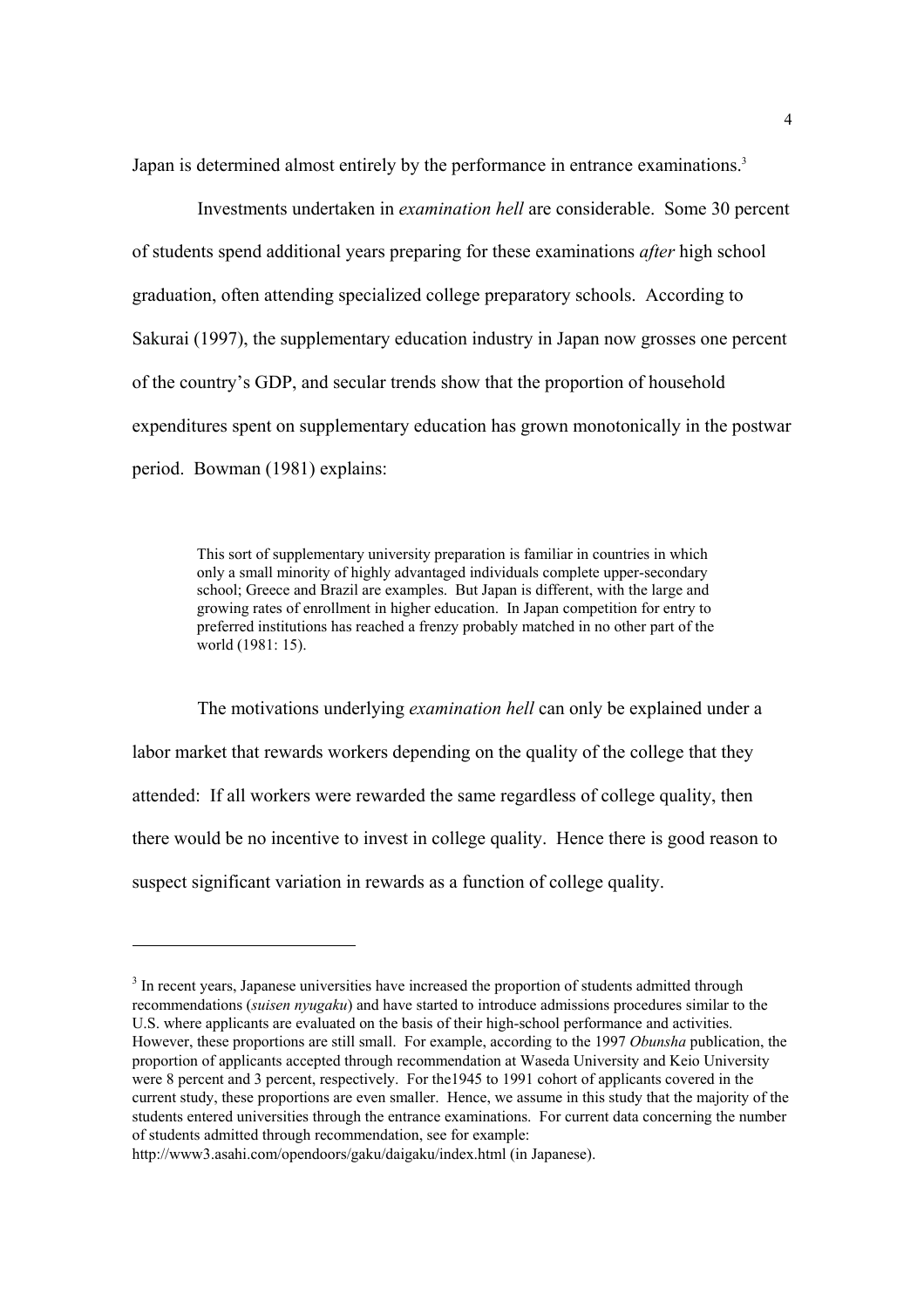The competitive nature of the college entrance process in Japan has attracted considerable attention from scholars from various disciplines. However, most studies focus on the process itself (Rohlen 1983; Stevenson and Baker 1992; Tsukada 1991). Studies that examine college quality effects on occupational outcomes are extremely few, and their findings are limited. For example, Ando (1994) uses the 1975 Social Stratification and Mobility survey and categorizes universities into "five arbitrary groups of prestige" (1994: 288) – top national universities, other national and public universities, top private universities, other selective private universities, and other private universities – and cross tabulates these groups with current earnings in four different cohorts.<sup>4</sup> Based on this categorization, Ando finds very little systematic difference between groups. Using the same data, Ishida groups universities into three categories of prestige – highly selective, selective, and non-selective – and finds that graduates of highly selective and selective institutions have higher income than those of non-selective institutions.<sup>5</sup>

 The main reason why research in this field has been limited is that micro-level data including individual information on college quality (or college affiliation) have not been publicly available. Consequently, some researchers have gone to great lengths to

<sup>&</sup>lt;sup>4</sup> "Top national universities" include the seven former Imperial Universities - Hokkaido, Tohoku, Tokyo, Nagoya, Kyoto, Osaka, Kyushu - plus Tokyo Institute of Technology, Hitotsubashi, Kobe, Tokyo University of Foreign Studies and Osaka University of Foreign Studies. "Other national and public universities" include national and public universities not included in the "top national universities." "Top private universities" include Waseda and Keio. "Other selective private universities" include Meiji, Hosei, Rikkyo, Chuo, Doshisha, Ritsumeikan, Kansai Gakuin, Jouchi (Sophia), Aoyama, Meiji Gakuin, ICU and Gakushuin. "Other private universities" include private universities not included in the "top" and "other selective private universities."

<sup>&</sup>lt;sup>5</sup> "Highly selective universities" include the seven former Imperial Universities plus Tokyo Institute of Technology, Hitotsubashi, Kobe, Waseda and Keio. "Selective universities" include all other national and public universities, plus the "other selective private universities" from Ando's study (see previous footnote). "Other private universities" include all other private universities.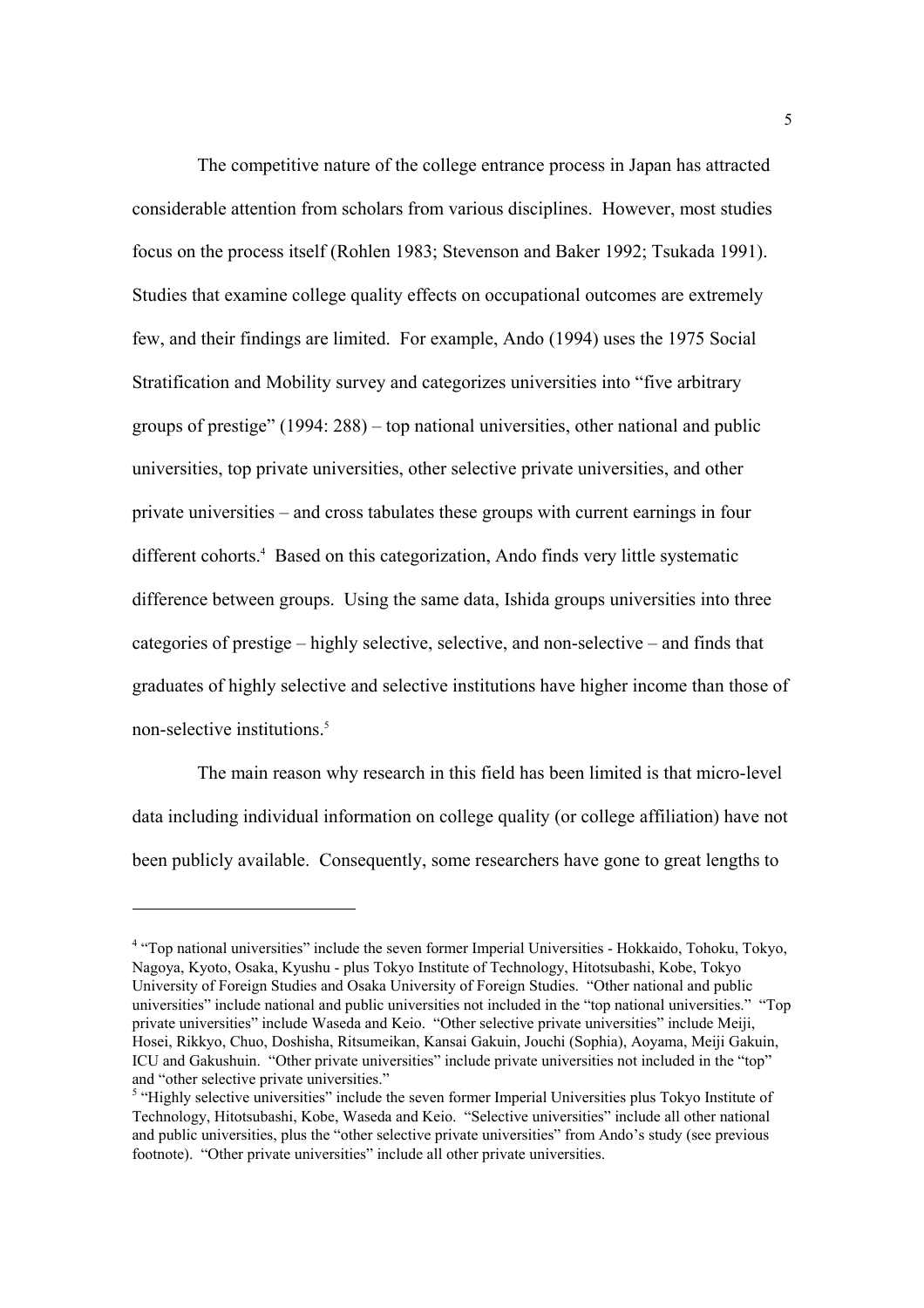overcome this obstacle by estimating the rates of return through a series of simulations using aggregate data. These studies typically rely on two different sources of data. The first source of data is occupational outcomes by college. Commonly used data of this form is *Daigaku betsu Shushoku Shirabe* (occupational outcomes by college) published by Recruit which reports, for example, the distribution of the graduates of college *x*, that entered industry sector *y*, of firm size *z*. The second source is the *Basic Wage Survey* which reports the basic wages of workers by industry sector and firm size. Rates of return are then estimated using the conditional probability of a given college group entering a certain sector of the labor market. Because of the number of procedures involved, researchers typically pre-select a small sub-sample of colleges or college categories of interest. The results of two representative studies (Iwamura 1996; Yano 1978) conducted under this estimation procedure are reported in Table 1.<sup>6</sup> Although these estimates are a significant improvement in comparison to earlier simulations that did not account for occupational outcome differences by college affiliation, some cautionary remarks are necessary.7

#### TABLE 1 ABOUT HERE

<sup>&</sup>lt;sup>6</sup> There are other studies that use a similar method of estimating occupational outcomes by college affiliation, but they are not reported here because they do not report rates of return. For example, Abe (1997) uses the Recruit data to estimate the probability that graduates from colleges that differ in rank enters prestigious (or popular) private sector firms. Higuchi (1994) also uses the Recruit data to examine the distribution of college graduates' employment into firms differing in size as a function of college rank. 7 <sup>7</sup> Earlier studies of this form were quite limited and primitive. For example, Nobukuni (1977, cited in Iwamura 1996) estimates that national university graduates have the highest rate of return and private university graduates majoring in the sciences have the lowest rate of return. This outcome is nothing more than a reflection of different tuition rates charged at these institutions. It should also be noted that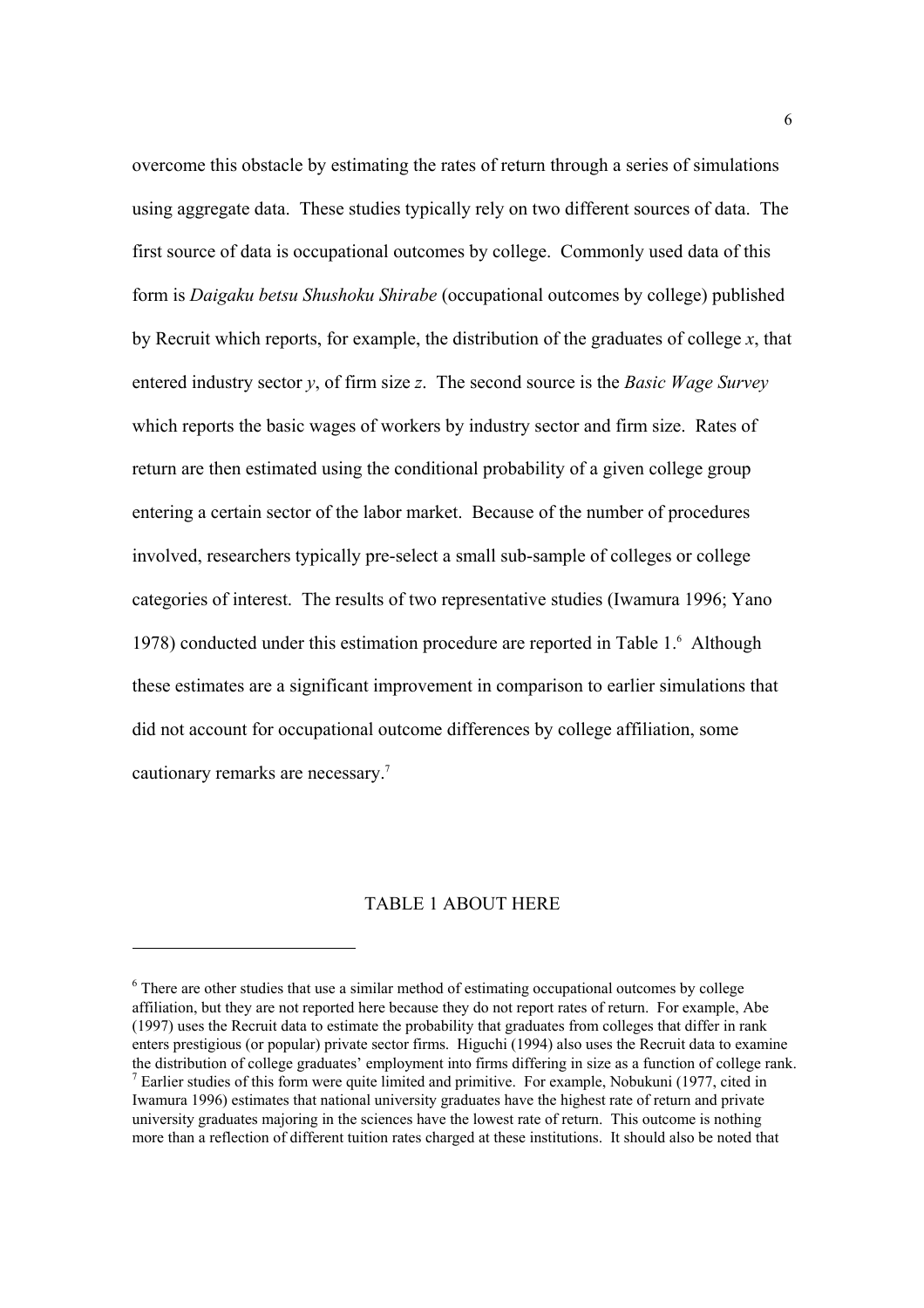First, differences in earnings result only from differences in the distribution of employment which may have little do with college quality.<sup>8</sup> Rates of return are estimated using the conditional probability of employment in a particular sector of the labor market given college affiliation. For example, in Yano's study, Waseda and Keio graduates have higher rates of return because these graduates were more likely to be employed in larger firms than graduates of other private universities. Therefore, if by chance two universities of differing quality have the same employment distribution with respect to firm size, their rates of return will be identical. Second, because the estimations are based on aggregate data, these studies assume that all individuals in the selected reference categories earn the same amount, e.g. all individuals working for firms with over 1000 employees earn the same regardless of the quality of college that they attended. This is another way of saying that controlling for firm size has the same effect as controlling for college quality. Third, since the data do not distinguish between men and women, they assume that gender differences in occupational outcomes are not significant. But there remains a sizeable gender gap with respect to earnings and employment distribution in Japan, and such an assumption undermines the generalization of their results. And fourth, because these estimates were derived through simulations involving different sources of data, we have no way of knowing if the rates of return between colleges are significantly different from each other. The SSM microdata that I use in the current paper allow us to overcome these shortcomings.

Iwamura's estimates are internal rates of return and Yano's estimates are private rates of return, so the two are not directly comparable.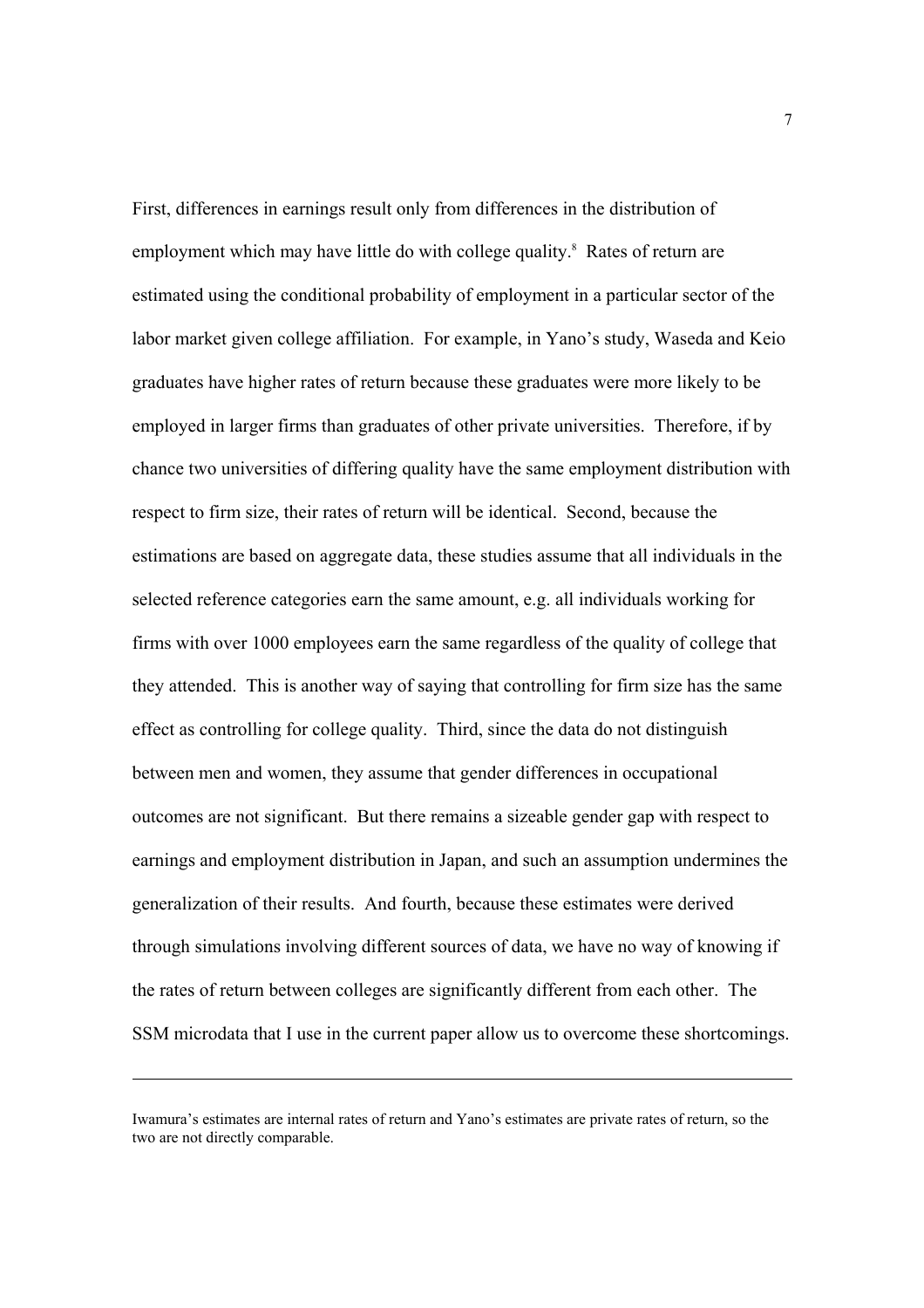The techniques and methods that I apply will be discussed in detail in Sections 3 and 4.

#### *Features of the Japanese labor market*

 Rate of return estimations require specifying an earnings function that captures the essential features of the labor market. We must therefore identify the key determinants of earnings so that they can be properly specified in the empirical analysis. Of considerable importance is accounting for the so-called unique features of the Japanese employment system. In particular, comparative studies of Japanese and U.S. labor markets have established that employer (or demand-side) characteristics play a larger role in determining wages in Japan relative to the U.S. (Kalleberg and Lincoln 1988; Kawashima and Tachibanaki 1986; Rebick 1993).<sup>9</sup> Neglecting to account for employer characteristics may therefore obscure true earnings. In this section, I briefly discuss four distinctive features of the Japanese labor market which may influence earnings: seniority based wages, permanent employment practices, "white-collarization of blue-collar workers," and demarcation of the labor market by firm size.

 *(a) Seniority-based wages.* A seniority-based wage structure (hereafter seniority) is a system whereby wages rise with tenure (duration of employment with the same employer) and not necessarily with respect to work experience. Although the seniority system is not necessarily unique to Japan, comparative studies have confirmed that the seniority effect is stronger among Japanese employers (Kawashima and Tachibanaki 1986; Mincer and Higuchi 1989). For example, Hashimoto and Raisian

<sup>&</sup>lt;sup>8</sup> Yano controls for firm-size differences but does not control for industry sector.<br><sup>9</sup> For example, Rebick reports that human capital measures (education and experience) can explain up to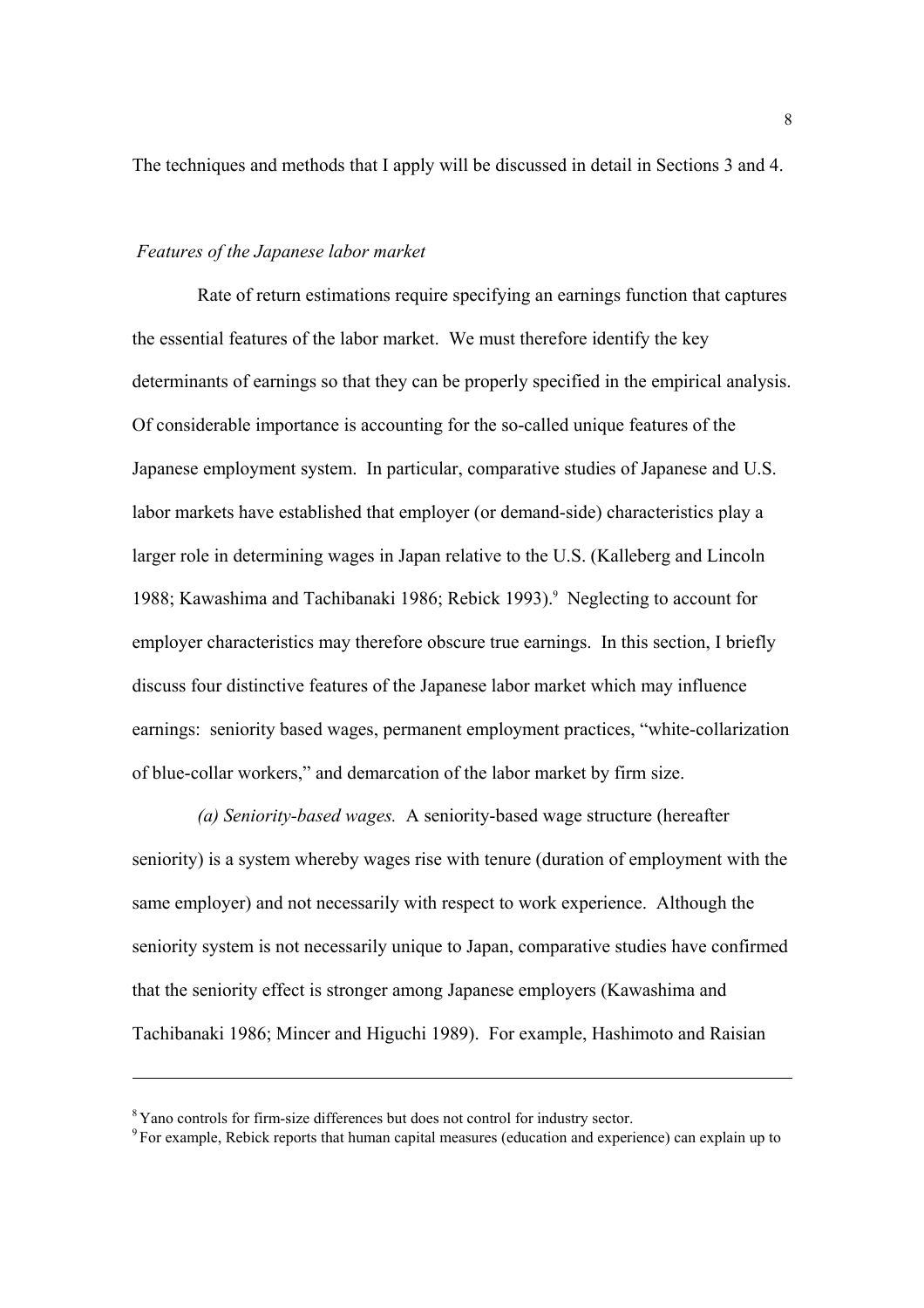(1985) find that the tenure-earnings profile of Japanese workers is steeper than that of American workers. Kalleberg and Lincoln (1988) find that wages of Japanese workers are determined primarily by age and seniority, while in the U.S. they are more likely to be conditioned by the occupation.<sup>10</sup> As Aoki (1988) explains, the persistence of seniority and permanent employment practices are "stylized facts" of the Japanese employment system.

 *(b) Permanent employment practices.* Evidence suggests that interfirm mobility is lower in Japan than in the U.S. (Hashimoto and Raisian 1989; Mincer and Higuchi 1987; Tachibanaki 1984). Hashimoto and Raisian (1985) report that in the aggregate, Japanese male workers have longer tenure and hold fewer jobs throughout their careers than their U.S. counterparts. They also find that years of work experience previous to the current firm tend to penalize earnings growth among Japanese workers, while the reverse holds true for U.S. workers. Kato and Rockel (1992) find a similar pattern of rewards at the executive level. In Japanese corporations, compensation is structured "so as to have managers penalized for job changes, whereas U.S. corporations tend to reward managers for engaging in job hopping" (p.47). They suggest that such incentive structures encourage workers to be committed to the firm. Their findings reinforce the prevailing view that Japanese corporations are apt to engage in longer-term strategies owing to the lower turnover among executives.

 *(c) "White-collarization of blue-collar workers."* The Japanese labor market is characterized by the comparatively weak distinction between blue- and white-collar

one-third of the wage differentials in the U.S. versus only 10% for Japan.<br><sup>10</sup> Lincoln and McBride (1987) assert that Japanese organizations avoid using detailed job descriptions,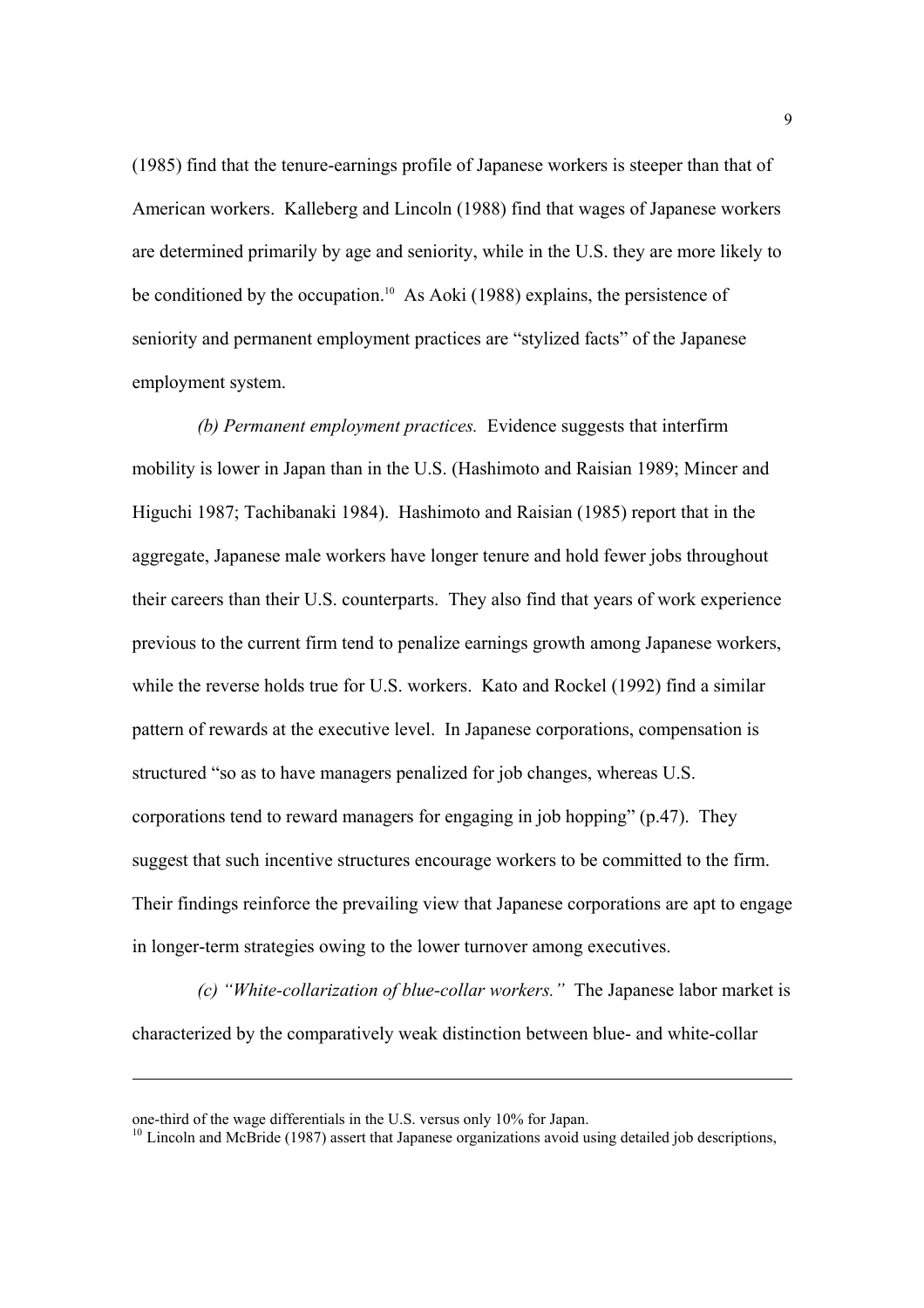workers. Koike asserts that blue-collar workers in large Japanese establishments often acquire a wide range of skills through frequent job rotation. Unlike their Western counterparts, Japanese blue-collar workers acquire high levels of firm-specific skills through their job experience, much as white-collar workers do. Koike (1988) explains that this "white-collarization of blue-collar workers" obscures the distinction between the two occupational groups. Using aggregate-level data, he shows that the shape of the experience-earnings profiles between blue- and white-collar workers in Japan are remarkably similar, while in Western countries we observe blue-collar earnings profiles that are typically much flatter relative to white-collar workers.

 *(d) Firm-size differences.* Comparative studies have found that labor market demarcation in Japan is more pronounced along lines of firm size rather than along different product markets and industries (Bronfenbrenner and Yasuba 1987; Kalleberg and Lincoln 1988; Kawashima and Tachibanaki 1986; Rebick 1993; Tachibanaki and Ohta 1994). In contrast to large firms, small firms on average pay lower wages for similar types of work and provide fewer fringe benefits.<sup>11</sup> Yano (1991) explains that in Japan, firm size has an effect on earnings similar to that of educational attainment.<sup>12</sup> Using estimates of lifetime income, he shows that middle school graduates working in large firms can overtake the earnings of university graduates working in small firms.

1

 $12$  See also "Table 10.4: Annual income (in yen) of university and high school graduates, by size of

and promote job rotation for both blue and white-collar workers. They explain that, "Americans pursue careers within occupations that cut across firms, while the opposite pattern holds in Japan." (p.297).  $11$  For example, Bronfenbrenner and Yasuba (1987) find that in 1960, the ratio of mean wages in establishments with 5-29 workers versus establishments with more than 500 workers was .46. In 1980, this ratio was .58. Similarly, Rebick reports that in 1988, the difference in logged average hourly earnings between large (more than 1000) and small firms (less than 100) in Japan was .54 compared to .28 in the U.S. See also, Lincoln and Kalleberg (1985) and Lincoln and McBride (1987) for explanations of firm-size differences in Japan.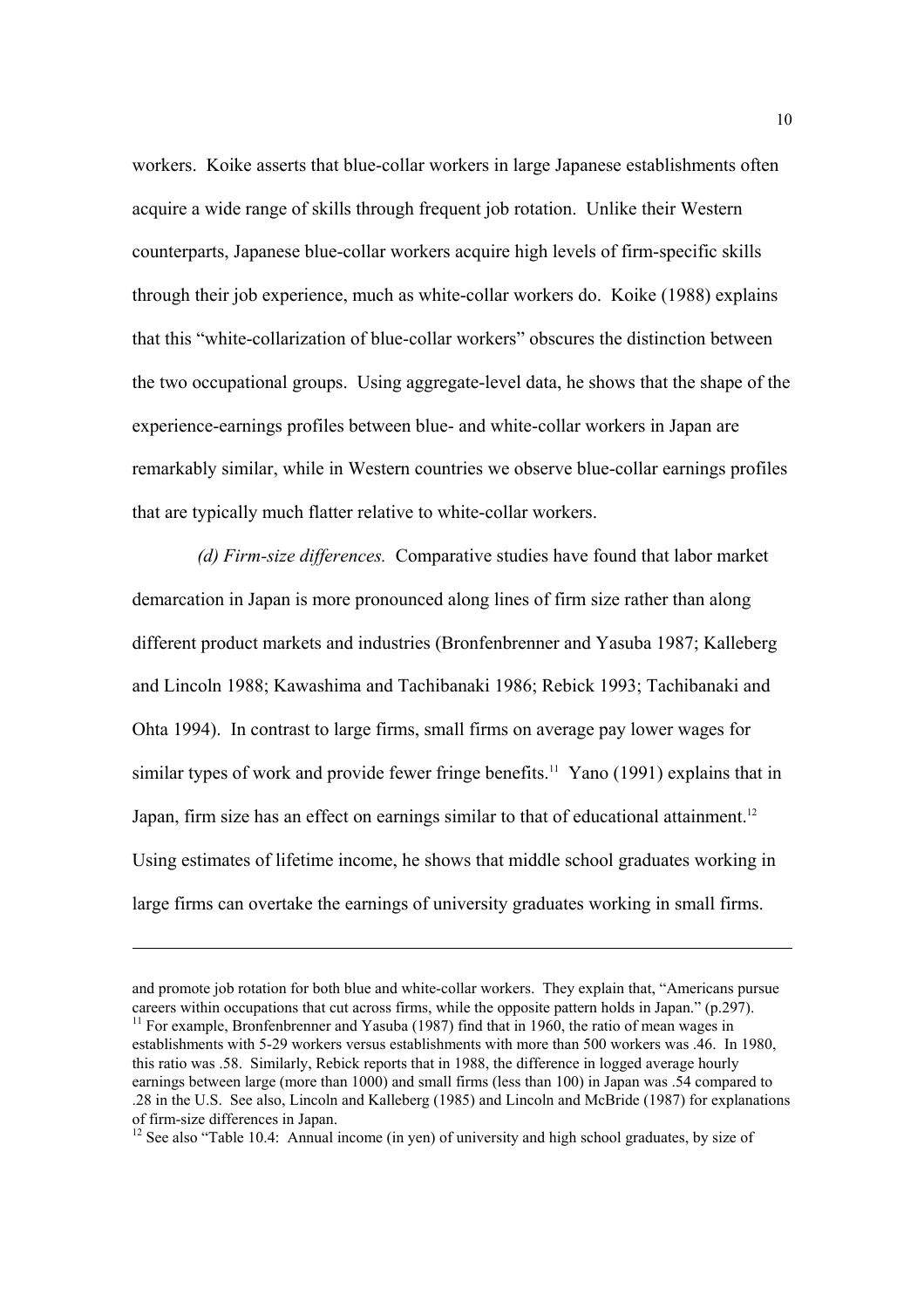Lower educated workers can therefore overcome their earnings deficits by being employed in larger size establishments.

## **3 Data and Variables**

 The dataset used for the analysis is the 1995 Social Stratification and Mobility National Survey (SSM) which consists of a representative sample of men and women between the ages of 20 and 69 residing in Japan in 1995.<sup>13</sup> SSM is particularly suited for the present research because it reports the name of the college among respondents who attended college. College quality is measured by the mean scores on entrance examinations administered by each college as reported by *Obunsha* (see Appendix for description of coding procedure).14 By using a clear-cut hierarchical ranking of all schools included in the SSM survey, I avoid pigeonholing schools into a small number of categories. Further, the SSM sample allows us to overcome the unrepresentative nature of previous studies which were limited to only a select group of colleges.

 The SSM also includes a self-reported measure of the respondent's grade point average (GPA) in ninth grade.<sup>15</sup> This feature allows controlling for individual ability differences in addition to college quality. As Griliches and Mason (1972) have argued, it is misleading to assume that college quality and individual ability are substitutable because the two may be complementary: ability may affect earnings independent of college quality. Earnings functions which do not account for one or the other may

company, Japan, 1982" in Ushiogi (1986: 202).

<sup>&</sup>lt;sup>13</sup> I am grateful to Mary Brinton and the SSM Committee for permission to use the 1995 SSM data.<br><sup>14</sup> I am grateful to Hisashi Arai of *Obunsha* for allowing me access to past issues of their publications.

<sup>&</sup>lt;sup>15</sup> A caveat here is that self-reported GPA may be subject to measurement error. See for example Kruger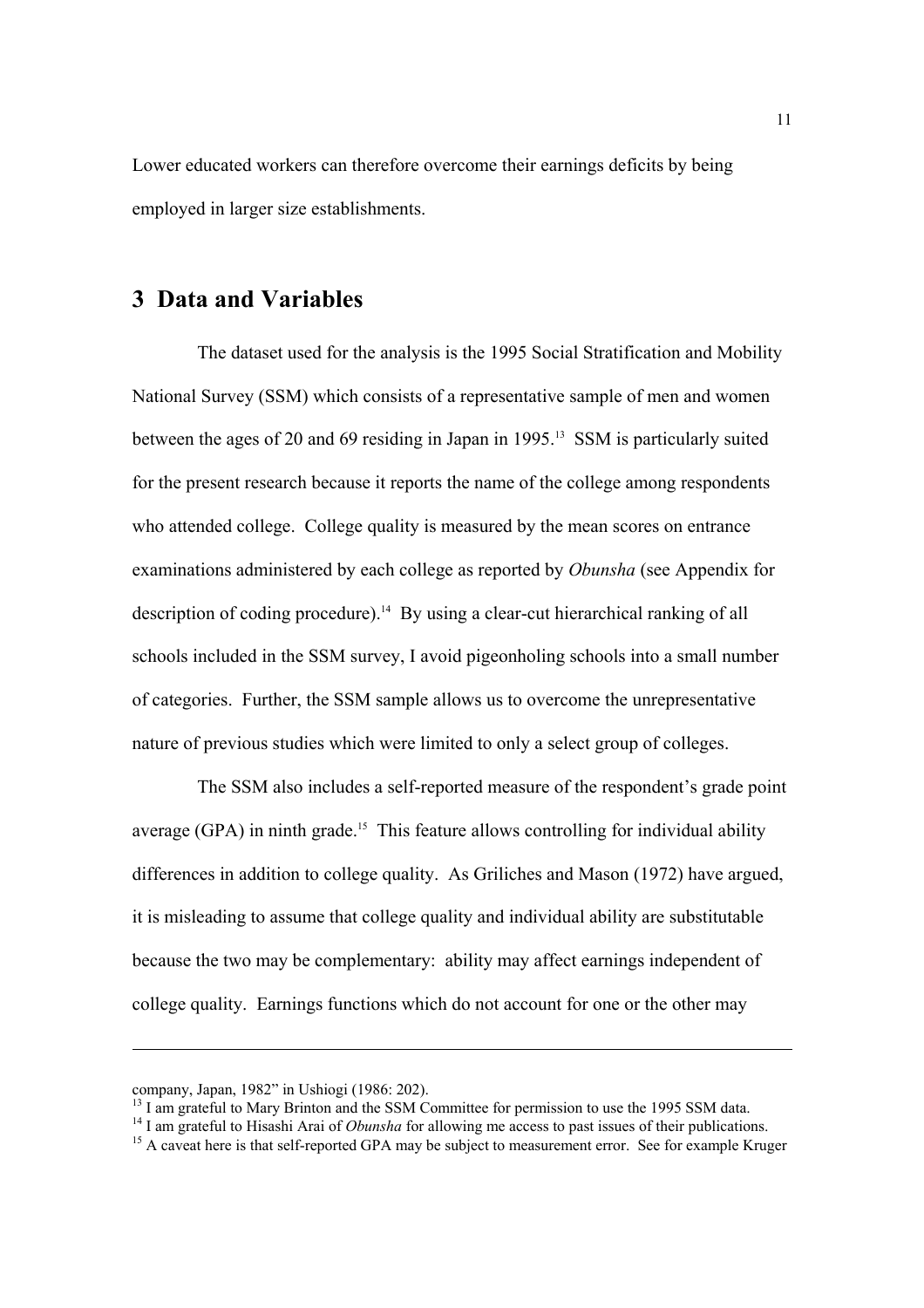therefore bias rate of return estimates. By specifying the earnings function using individual ability and college quality, we can overcome the shortcomings of previous studies and derive more accurate rates of return.

 The reliability of the SSM earnings data as a representative sample of Japanese male workers has been documented by Yano (1998), who compared the SSM data with actual earnings reported in the Ministry of Labor's publication, *Basic Wage Survey*. 16 Based on Mincerian estimation results, Yano shows that the SSM earnings data provide estimates that conform very closely to those of the *Basic Wage Survey* and suggests that the SSM earnings data are indeed "useful." My estimation results should therefore not be a misrepresentation of male workers in the Japanese labor force.

 My empirical analysis is limited in the following ways. First, my analysis is restricted to men. Given the intermittent career mobility patterns of Japanese women, it is difficult to obtain reliable rate of return estimations for women. An accurate analysis of women's returns to college education would require that they be analyzed separately. Second, in order to minimize heterogeneity, I eliminate workers employed in agriculture and the government sector, because the employment practices in these sectors deviate from those in the private sector.<sup>17</sup> Third, the current sample of college graduates includes four-year university graduates only. Respondents who were enrolled in college at the time of the survey were excluded. Respondents who reported having graduated with Masters or Doctorate degrees were not considered because the SSM asks for the name of the university from which the respondent *last* graduated, so these

and Dunning (1999) and Maxwell and Lopus (1994).

<sup>&</sup>lt;sup>16</sup> I am grateful to Masakazu Yano for providing me with an early draft of his paper.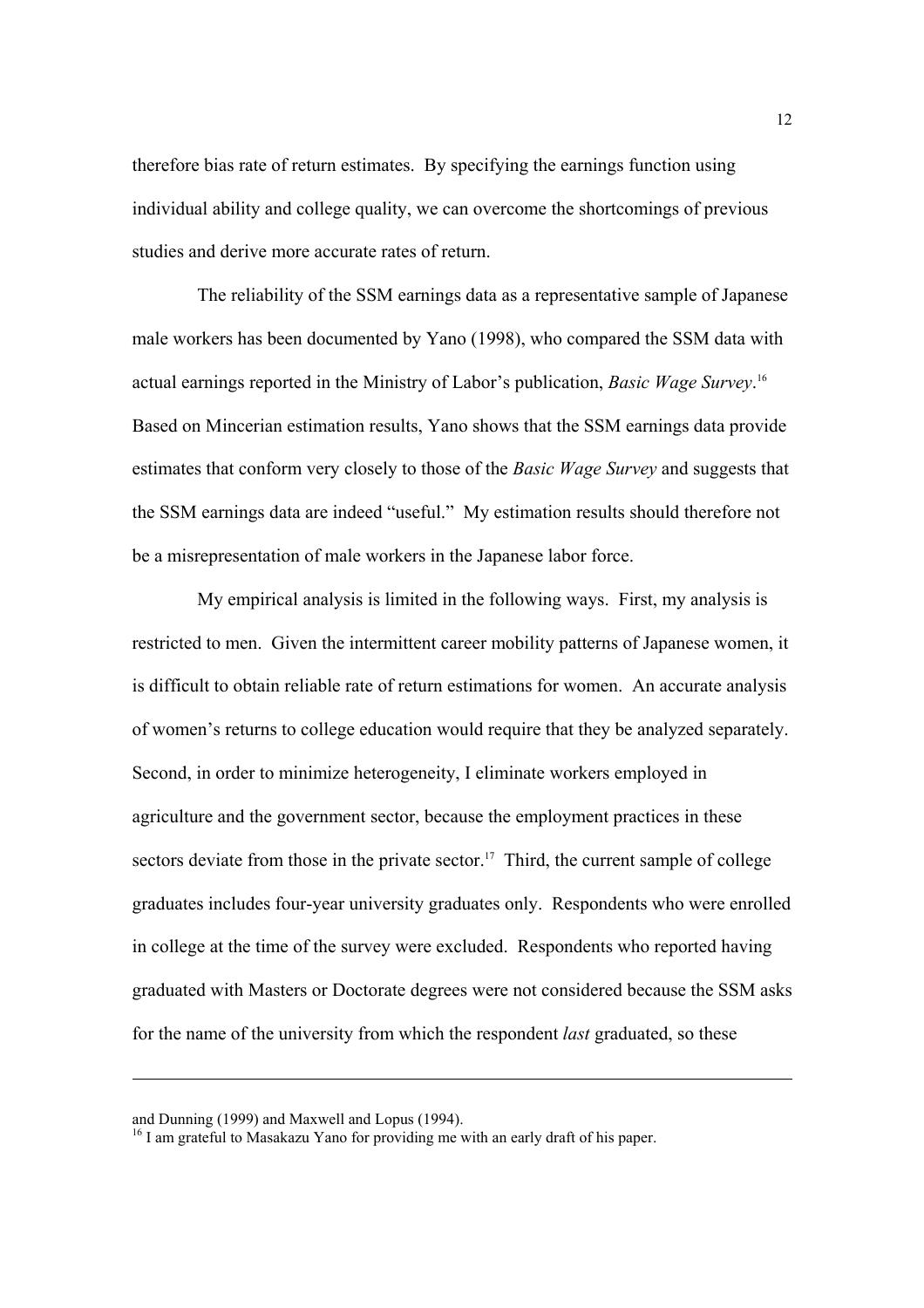respondents provided the name of their graduate institutions and not their undergraduate institutions. Since entrance examinations concern the admittance into universities from high school, the missing information was crucial, and I therefore excluded respondents who reported to have graduated with post-baccalaureate degrees. And finally, the current sample excludes respondents who graduated from college under the prewar educational system. Japan's educational system – its curriculum and time spent in formal education – was revamped considerably by the U.S. Occupation. The differential investments in human capital prior to the war may introduce heterogeneity into the empirical analysis. Respondents who graduated college prior to 1953, the year that marks the first cohort under the postwar system, were dropped from the sample. The resulting sample size after accounting for the above conditions is 570. The sample size remains the same throughout the analysis. Table 2 provides the means, standard deviations, and brief descriptions of the variables used for the estimations. Further descriptions of the variables will be provided in the following section where necessary.

### TABLE 2 ABOUT HERE

### **4 The rate of return to college education**

<u>.</u>

 This section describes the analysis and results of the rate of return estimations among Japanese male workers in the SSM survey. Rates of return were estimated using

 $17$  For further discussion of government sector employment practices, see Yamaguchi (1983) and Ono (*forthcoming*).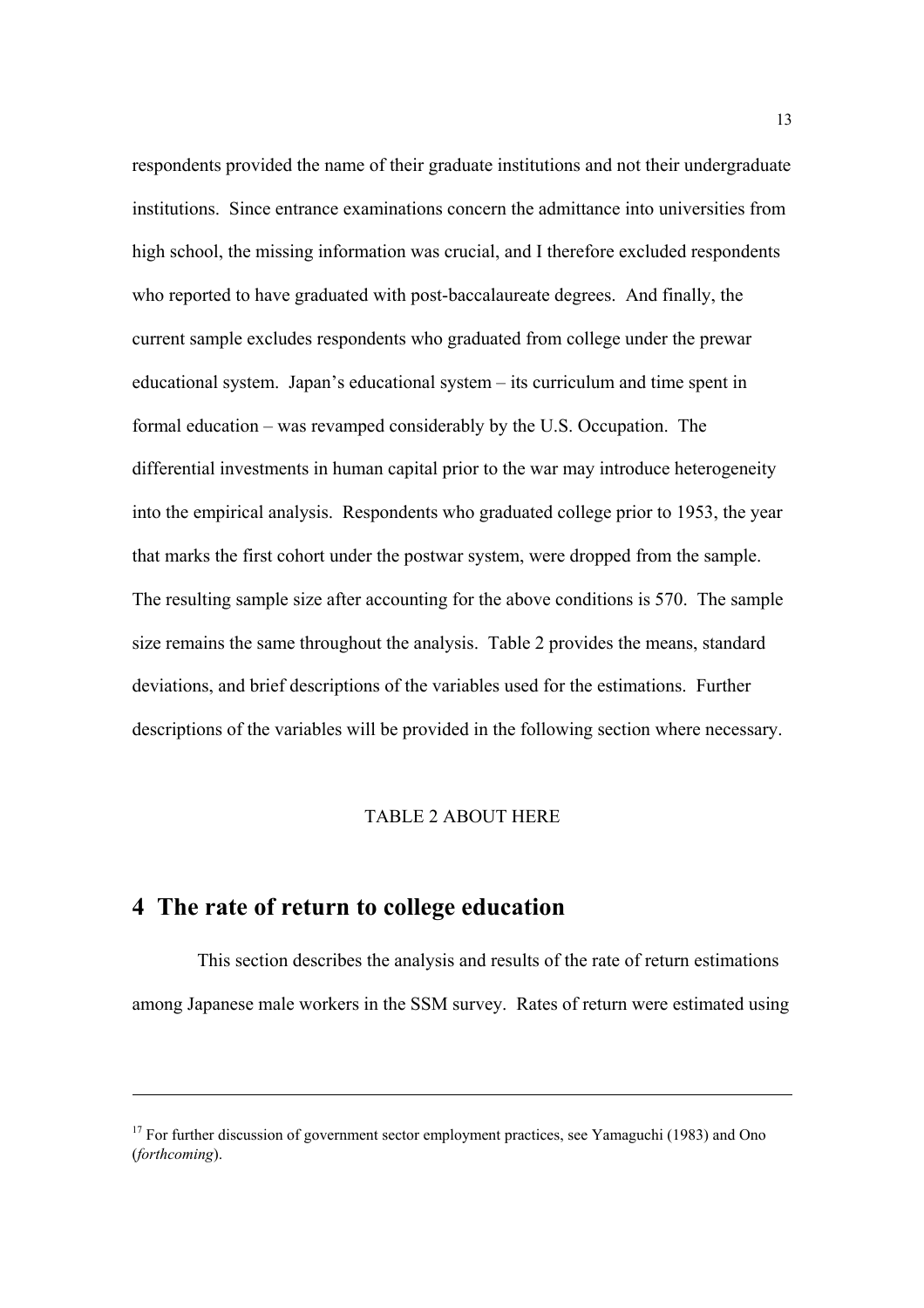the Mincerian regression. The standard Mincerian equation takes the following form:18

$$
\ln Y = \alpha + \rho s + \beta_1 x + \beta_2 x^2 + \mathbf{X} \mathbf{f} + \varepsilon \tag{1}
$$

where ln *Y* is the natural logarithm of annual earnings, *s* is the years of college completed, *x* is years of work experience, **X** is a vector of other variables which may affect earnings,  $\varepsilon$  is the error term, and  $\alpha$ ,  $\rho$ , and  $\beta$  are coefficients to be estimated from the regression. In my analysis, *s* is coded as the number of years spent in college such that  $s = 0$  for high school graduates,  $s = 4$  for college graduates, and  $\rho$  measures the rate of return from an additional year of college education. Work experience (*x*) is coded as the years of *actual* work experience that accounts for durations of non-employment.

 Table 3 reports the results of F-tests conducted to compare models before and after addition of the variables described in Table 2. The effects of individual ability and college quality were assessed separately (Models 20 to 23) in order to estimate the 'true' effects of these variables before controlling for labor market characteristics. I present the highlights from the model comparisons in greater detail in the following pages.

### TABLE 3 ABOUT HERE

*College education, experience and tenure effects* 

 $18$  See Mincer (1974) for assumptions underlying the equation. For studies that evaluate the predictions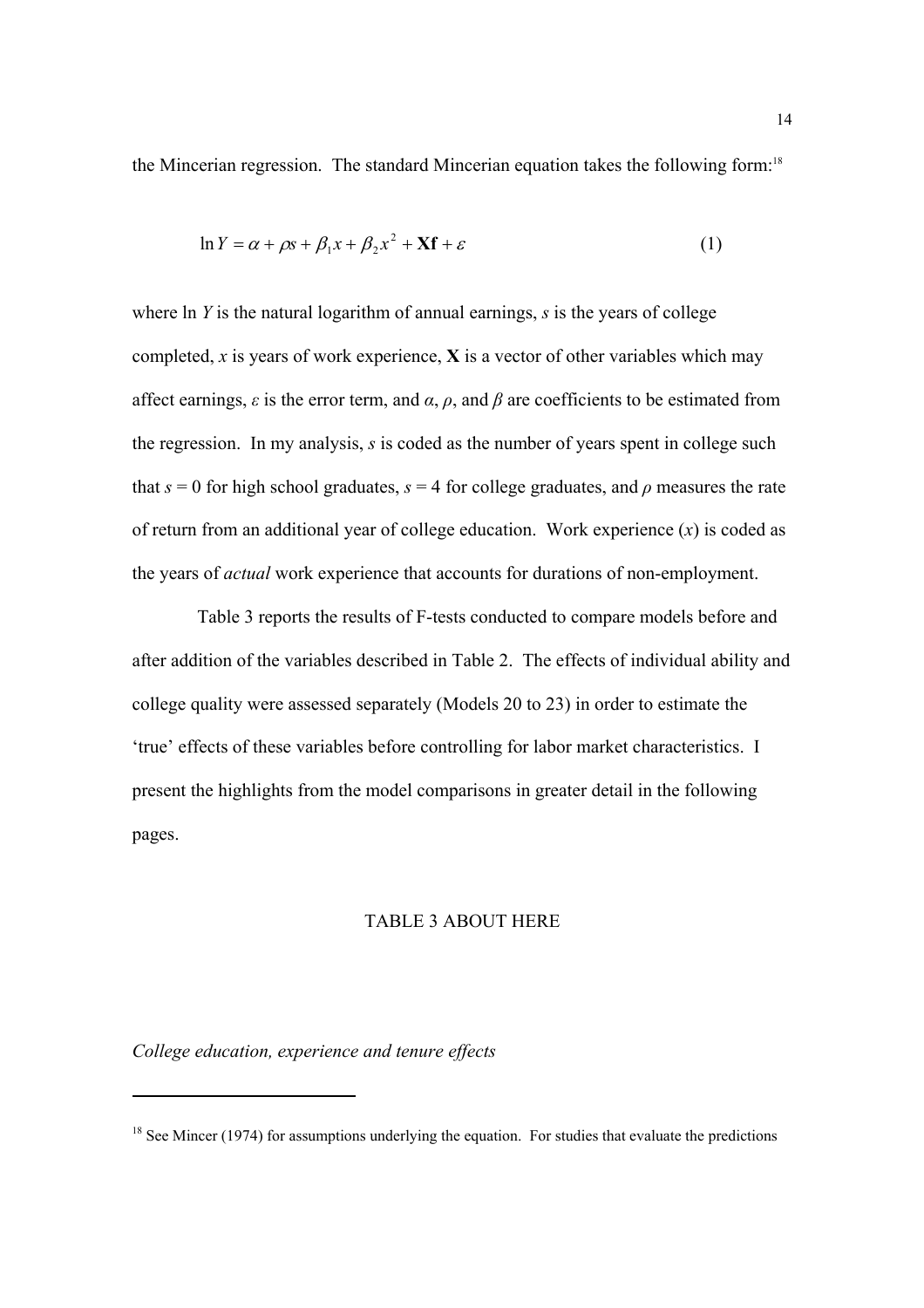The first three columns of Table 4 show the results of the Mincerian regressions examining the effects of college education, experience, and tenure. The model numbers in Table 4 correspond to the model numbers reported in Table 3. In Model 1, we confirm the strong predictive power of the standard Mincerian variables: Years of college, experience, and experience squared alone explain roughly one-third of the variance in earnings. According to the basic equation (Model 1), the unadjusted (or gross) rate of return from one year of college education is 8.7 percent. The starting salary of high school graduates is estimated to be 2,032,953 yen (=  $e^{\alpha}$ = 14.525), which compares well with the 1,961,700 yen reported in the *Basic Wage Survey* in 1995.

#### TABEL 4 ABOUT HERE

 In Model 2, we find that the tenure effect is highly significant and positive, but that adding tenure-squared to Model 2 does not significantly improve the fit of the model (see Table 3). Contrary to the concavity effects of work experience, the tenure effect is linear, suggesting that earnings continue to rise monotonically for workers who remain with the same firm. In Model 4, we find that college education affects earnings primarily through its interactions with experience and tenure. The signs of the coefficients suggest that compared to high school graduates, the experience earnings profile for college graduates is steeper and their returns to tenure are smaller.

<u>.</u>

of the Mincer model, both theoretically and empirically, see for example, Björklund and Kjellström (2002), Blinder (1976), and Heckman, Lochner and Todd (2001).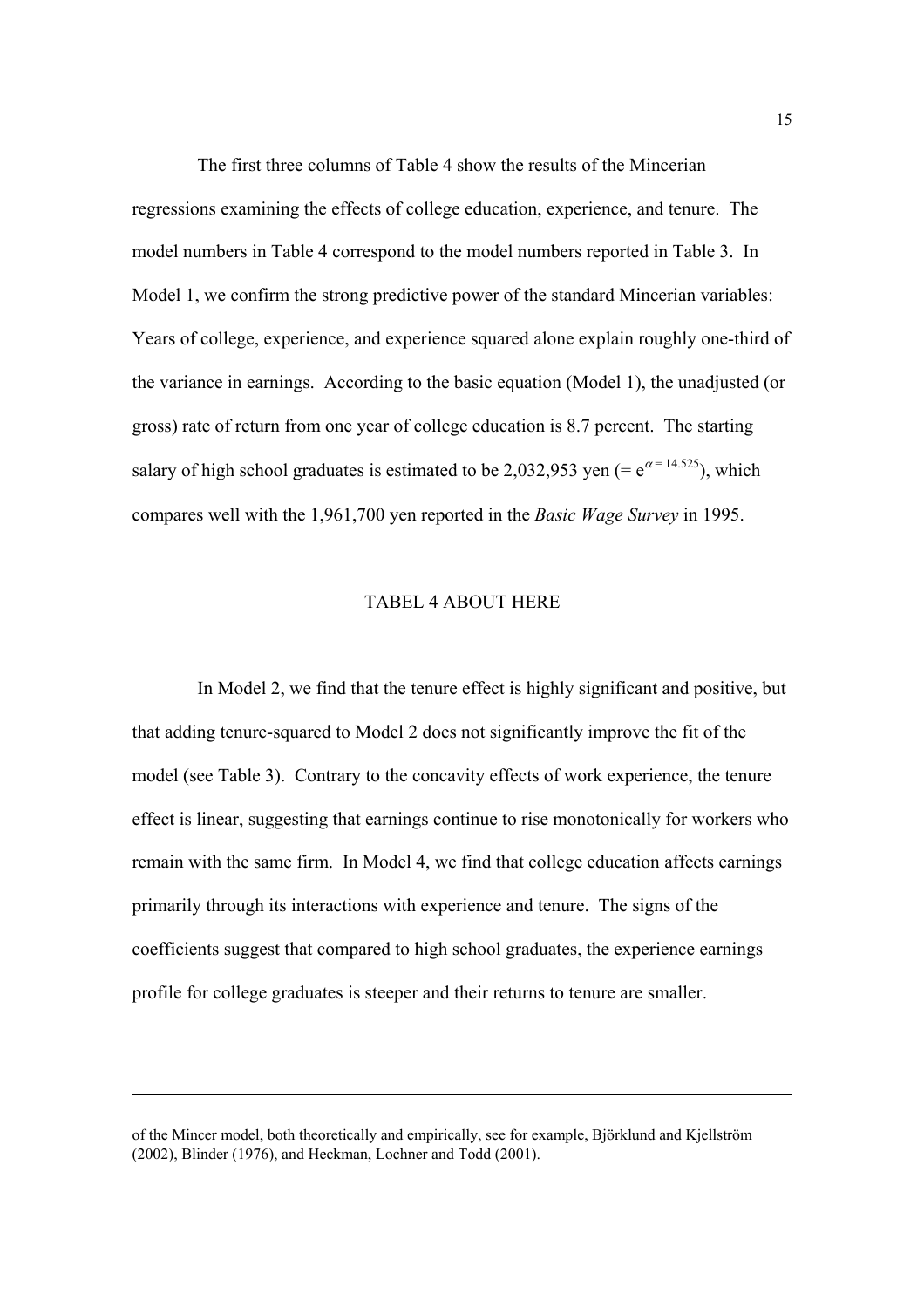### *Labor market effects*

 The last six columns of Table 4 show the results of Mincerian regressions after controlling for labor market characteristics. In Model 7, we find that the coefficient for the number of previous employers is negative, thereby confirming that Japanese workers who change employers frequently are penalized for their actions. We also confirm the effect of "white-collarization of blue-collar workers" in the Japanese labor market. While white-collar workers earn more than blue-collar workers, we find that adding the variables interacting white-collar and experience, and white-collar and tenure to Model 7 does not improve the fit of the model (see Table 3, Models 9 and 10), i.e., the slopes of the earnings profile with respect to experience and tenure do not significantly differ between blue- and white-collar workers. However, in Model 11, we find that the main effect of the number of previous employers becomes insignificant after we include its interaction term with the white-collar dummy. This finding suggests that the penalty for job changes only applies to white-collar and not blue-collar workers.

 We next add the industry dummies, consisting of manufacturing (omitted category), retail, finance and real estate, and services. The results show that the variance in earnings across industries is significant (see Model 12 in Tables 3 and 4). Finally, the firm-size variable was added as the log of the firm-size. The results show a significant improvement in fit (Model 16). The significance of the interaction term between firm-size and tenure in Model 19 indicates that workers in larger firms have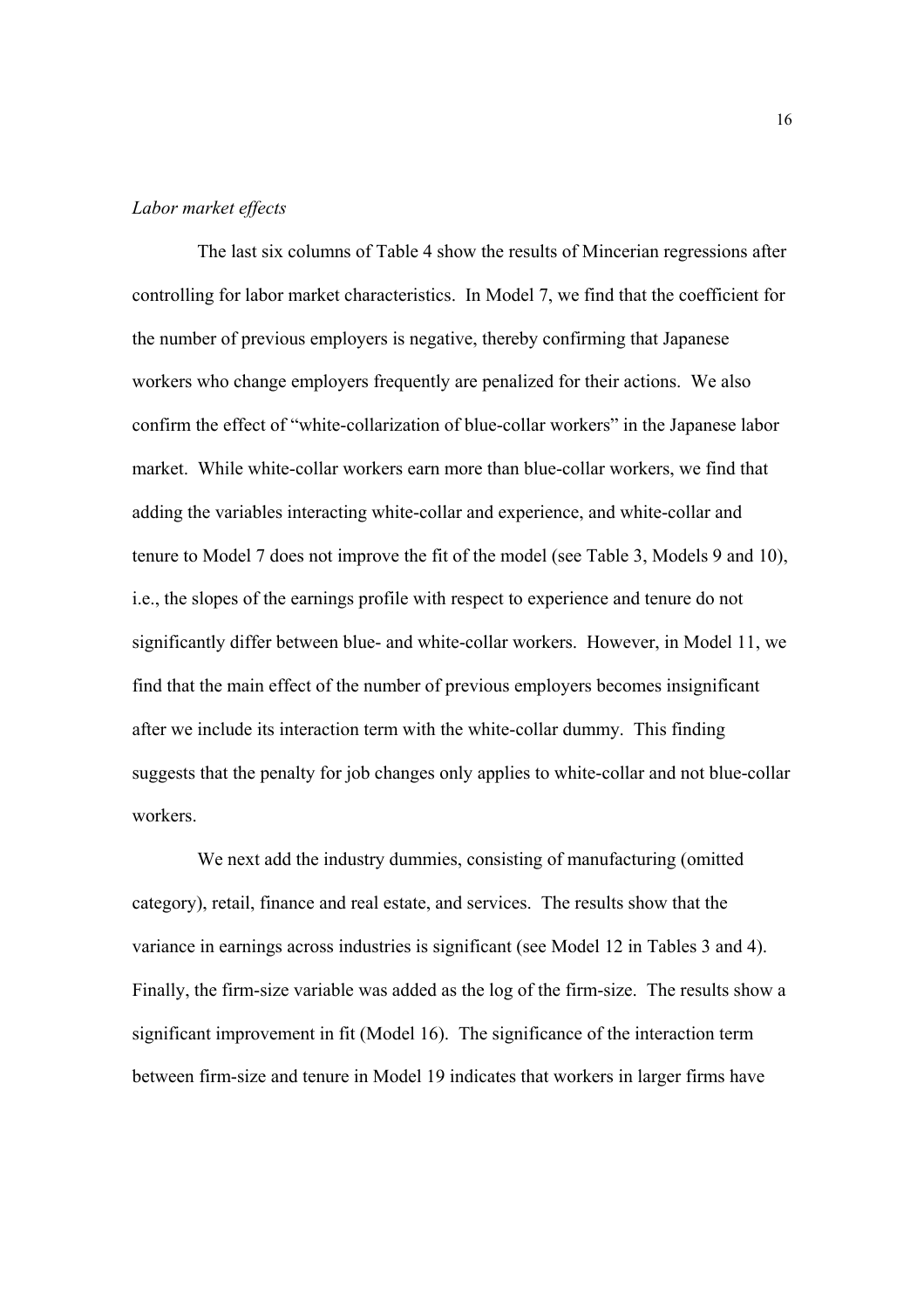more to gain from remaining in the same firm.<sup>19</sup>

#### *Effects of individual ability and college characteristics*

 If earnings are a function of ability and not schooling, then estimations which do not control for ability may overestimate the true rate of return (Griliches and Mason 1972; Hause 1971, 1972). Equation (1) can be modified to account for individual ability (*G*) where:

$$
\ln Y = \alpha + \rho s + \tau G + \mathbf{X} \mathbf{f} + \varepsilon \tag{2}
$$

In earnings comparisons between groups of high school and college graduates, individual ability must be a pre-college measure (or causally prior to college entry) that is available for both educational categories. In my analysis, I use ninth grade GPA as a proxy for individual ability, appropriately selected because ninth grade is the last year of middle school in Japan.20 If college education and ability are mere substitutes, years of college education would significantly improve earnings when ability is not included, but its effect would be cancelled out after controlling for ability. On the other hand, if college education and ability are complementary, then the effects of college education will remain even after controlling for ability, suggesting that college education improves earnings, independent of individual ability. Note that under both scenarios,

 $19$  The addition of firm-size interaction with experience to Model 16 also improved predictions, but the tenure  $*$  firm-size interaction term was selected here because the improvement in  $\mathbb{R}^2$  was found to be greater (see Table 3, Models 18 and 19).

 $20$  In a purely theoretical human capital framework, "ability" is a measure of inherent (or endowed) ability such as IQ. However, since IQ estimates are typically not available in surveys, researchers use some other measure to proxy ability. Among others, see for example Griliches and Mason (1972) who use the Armed Forces Qualification Test from the 1964 CPS sample of World War II veterans and similarly Willis and Rosen (1979) and Wales (1973) who use military test scores from the NBER-Thorndike-Hagen survey of 1968-1971.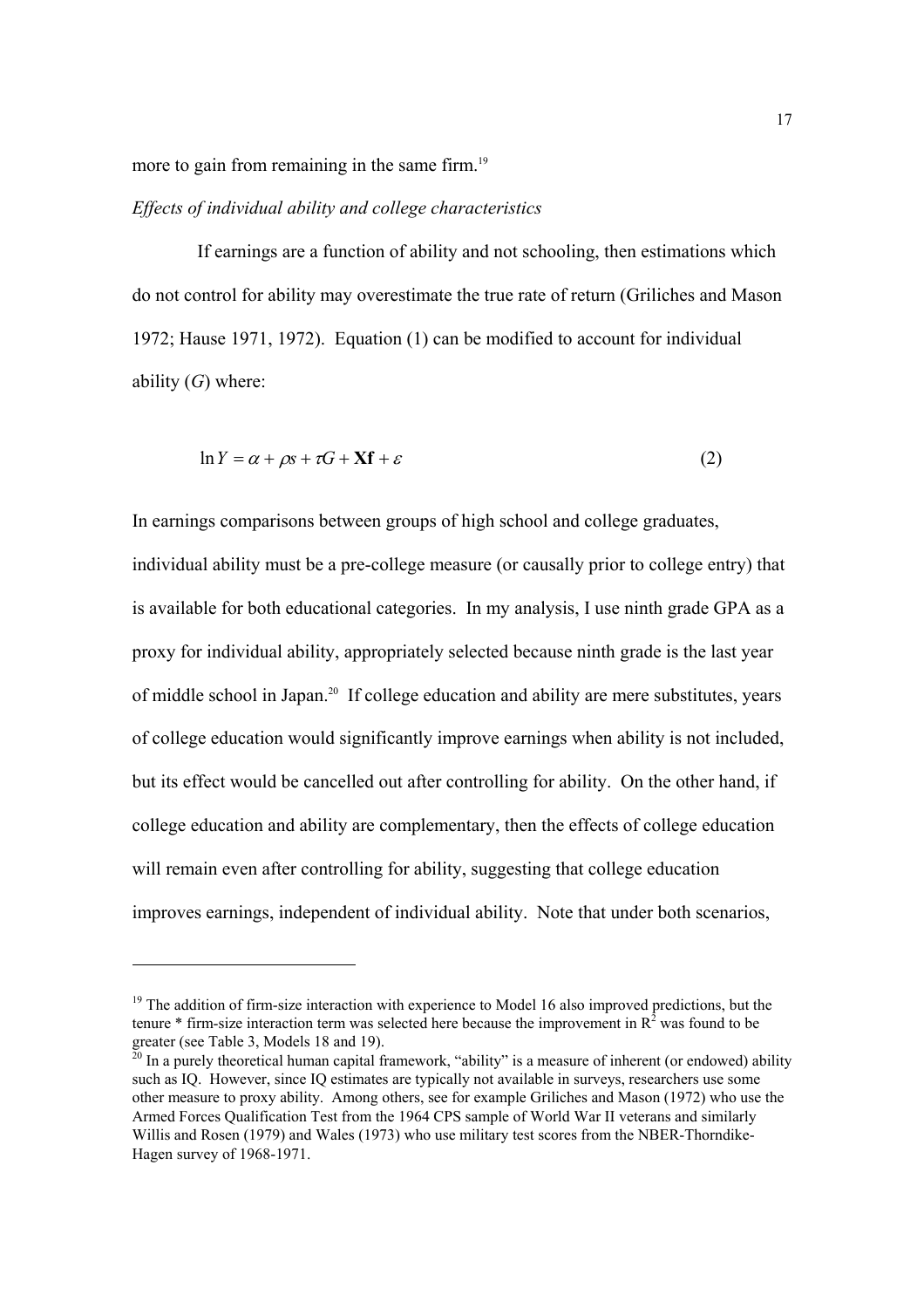controlling for ability will always have the effect of depressing the rate of return unless ability and college education are negatively correlated.

 Individual ability may affect the earnings of high school and college graduates in different ways. This can be examined by including an interaction term between college education and ability such that:

$$
\ln Y = \alpha + \rho s + \tau G + \varphi s G + \mathbf{X} \mathbf{f} + \varepsilon \tag{2'}
$$

 $\varphi$  is the effect of ability on earnings in addition to the main effect of college education ( $\rho$ ). For example,  $\varphi > 0$  means that the premium for higher ability will be larger among college graduates than for high school graduates.

 Following Griliches and Mason (1972), equation (2') can be further modified by accounting for college quality differences  $\hat{O}$  such that:<sup>21</sup>

$$
\ln Y = \alpha + \rho s + \xi Q + \tau G + \rho s G + \mathbf{X} \mathbf{f} + \varepsilon \tag{3}
$$

It should be noted here that college quality is observed only among those respondents who attended college, so  $\rho$  cannot be estimated from the above equation. Further, because college quality is entered into the equation linearly, it is a "shift" factor (Behrman and Birdsall 1983; Solmon and Wachtel 1975) which merely shifts earnings independently of schooling. An adjustment can be made by entering college quality as

<sup>&</sup>lt;sup>21</sup> According to Griliches and Mason, the true effect of schooling (which they call  $E$ ) must be captured with respect to both quantity and quality of education, and such an effect can be approximated by assuming that  $E = s + Q$  (or  $Q = E - s$ ). "Quality," therefore, is the discrepancy between *s* and the true effect of schooling.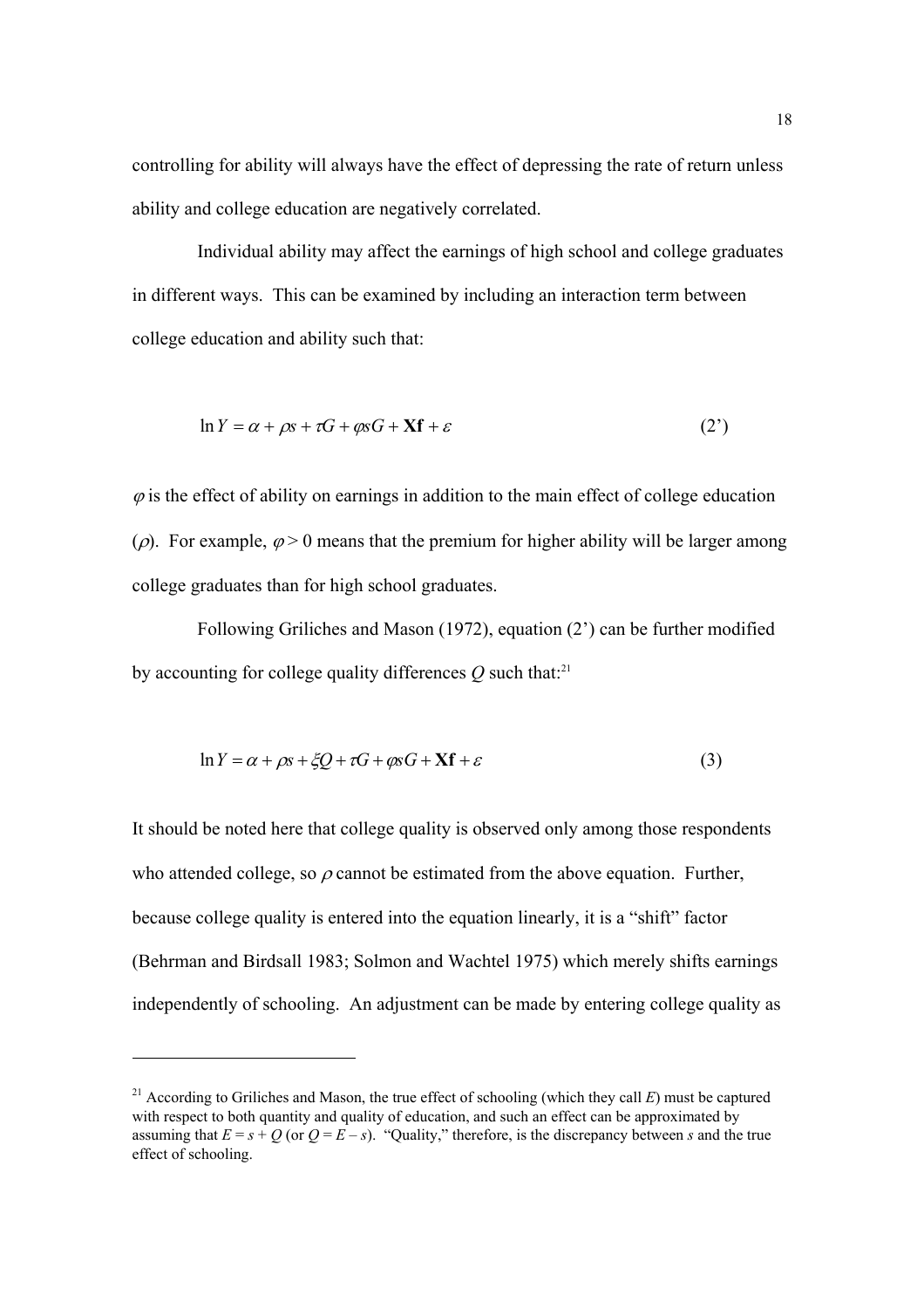an interaction term with college education in the form:

$$
\ln Y = \alpha + \rho s + \omega s Q + \tau G + \varphi s G + \mathbf{X} \mathbf{f} + \varepsilon \tag{4}
$$

Since  $\partial \ln Y / \partial s = \rho + \omega Q + \tau G$ , the rate of return from college education can be obtained with respect to both quantity  $(\rho)$  and quality  $(\omega)$ . Controlling for ability and college quality in the same equation allows us to examine the extent to which college quality proxies ability. In an earlier study using the same dataset (Ono 2001), I find that higher ability individuals are more likely to advance to higher quality colleges. This leads us with the possibility that ability and college quality may be substitutable, i.e. controlling for one variable will cancel out the effect of the other. Past studies have found that ability and quality are positively correlated, but that the effect of quality remains significant even after controlling for ability (Kingston and Smart 1990; Solmon and Wachtel 1975; Wales 1973).

 The first three columns of Table 5 shows the results of Mincerian regression which examine the 'true' effects of individual ability and college quality prior to examining labor market characteristics. The model numbers in Table 5 correspond to the model numbers reported in Table 3.

 We start with Model 20 which includes ninth-grade GPA while controlling for variables included in Model 2: experience and tenure. We find that the coefficients for both years of college education and ninth-grade GPA remain significant, and the rate of return is depressed from .084 to .069. The results indicate that college education and individual ability are complementary: High-ability individuals earn more, but attending college increases their earnings independent of individual ability. In Model 21, we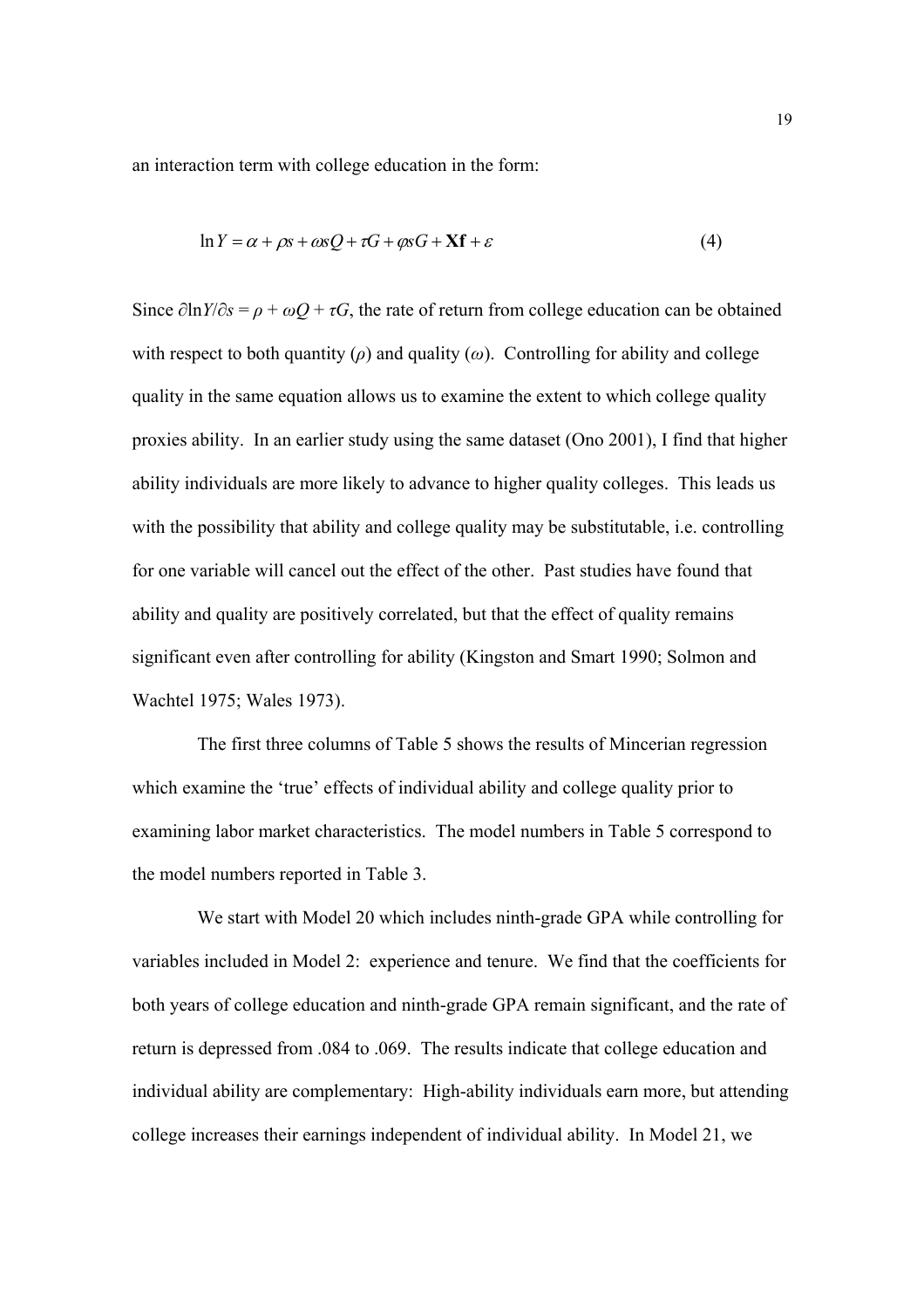conduct the same test that controls for the interaction effects of college education with experience and tenure (Model 4 variables). We find that the coefficient for ninth-grade GPA is significant, but that the coefficient for years of college education is not. This is not surprising because we have already established (from Models 4 to 19 in Table 4) that the effect of college education on earnings is manifested mainly through its interactions with experience and tenure. But the positive coefficient for ninth-grade GPA confirms again that college graduates earn more if they have higher ability. On the other hand, the interaction term with college education and ability is found to be statistically insignificant (see Model 22 in Table 4), suggesting that the effect of ability on earnings is not statistically different between high school and college graduates.

### TABLE 5 ABOUT HERE

 In Model 23, the interaction term with years of college education and college quality is significant and positive. This finding confirms the significance of college quality on earnings. The coefficient for ninth-grade GPA is also significant, leading us to reject the possibility that ability and college quality are substitutable. Even among individuals with the same ability, earnings are higher if they attended a higher quality college. The results confirm the importance of treating ability and college quality separately in empirical analysis. And finally, Model 24 shows the results of the Mincerian regression that controls for labor market characteristics examined in Model 19 of Table 4. The college quality effect remains significant and positive. The effect of ninth-grade GPA is weakened suggesting that the impact of ability on earnings is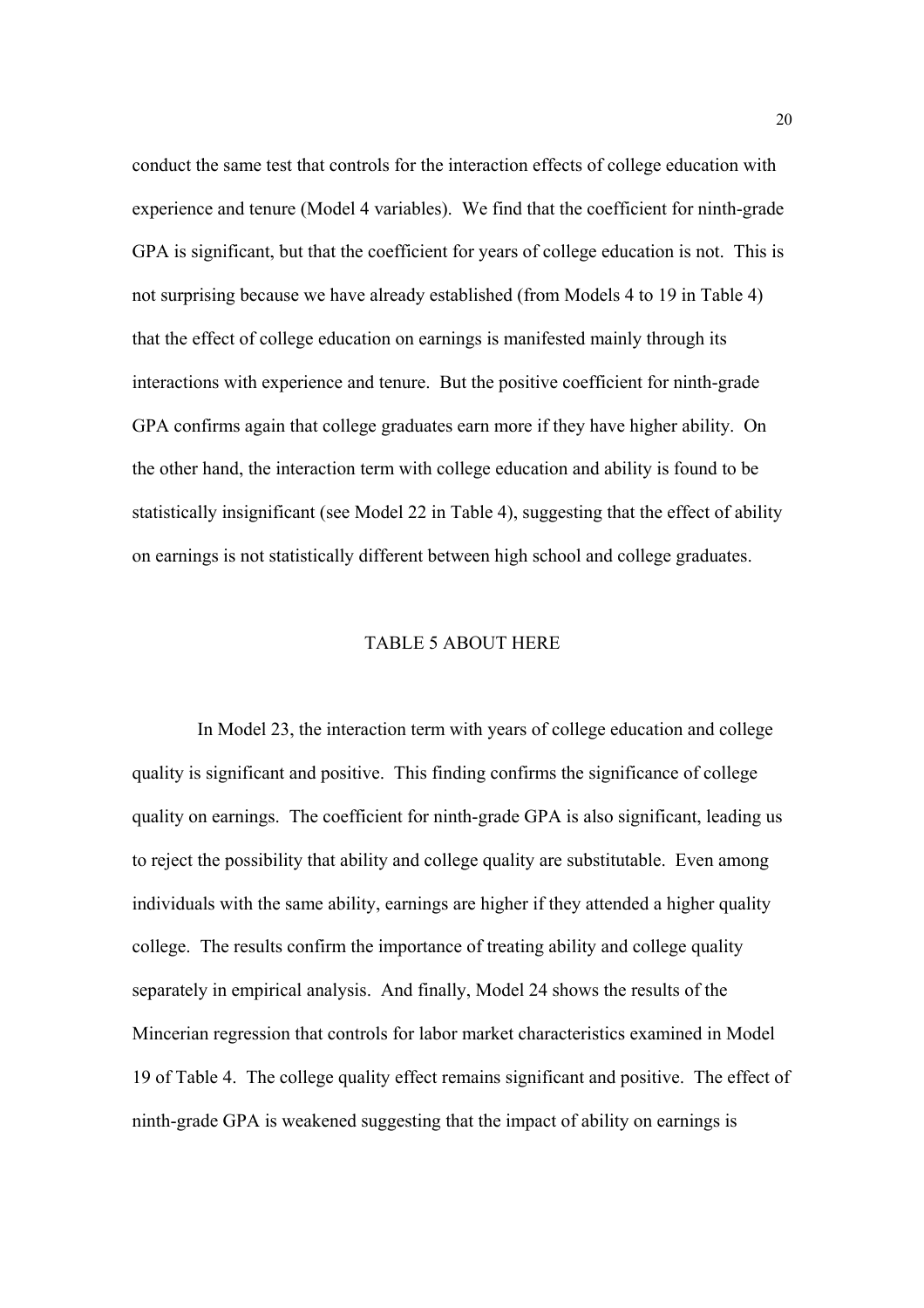manifested indirectly vis-à-vis allocating workers into different positions in the labor market.

 The 'true' rate of return to college education (*ROR*) was estimated as a function of college quality (*Q*). For this purpose, we estimate a regression that only controls for individual-level attributes – in this case, experience, years of college education, and their interactions – but not employer characteristics. As Becker (1993) explains, "the true effect of education on earnings operates primarily indirectly through the effect on knowledge and skills," such that controlling for such measures as occupation and other labor market characteristics "can eliminate the true effect of education on earnings" (p.178, footnote 25). Labor market characteristics are channels through which the effects of education are mediated. Controlling for these characteristics will therefore undercut the true rate of return to education.

#### FIGURE 1 ABOUT HERE

 Figure 1a shows earnings profiles evaluated at the mean, minimum and maximum values of college quality, and Figure 1b shows the rate of return as a function of college quality. The slope of the graph in Figure 1b is the marginal effect of college quality. The rate of return ranges from a low of 2.5 percent to a high of 15.6 percent, with a mean of 7.9 percent. The results indicate that an increase in college quality from one standard deviation (about 6.6 points) below the mean to one standard deviation above the mean raises the rate of return to college education from 5.2 to 10.6 percent. The results confirm the significant impact of college quality among Japanese college graduates.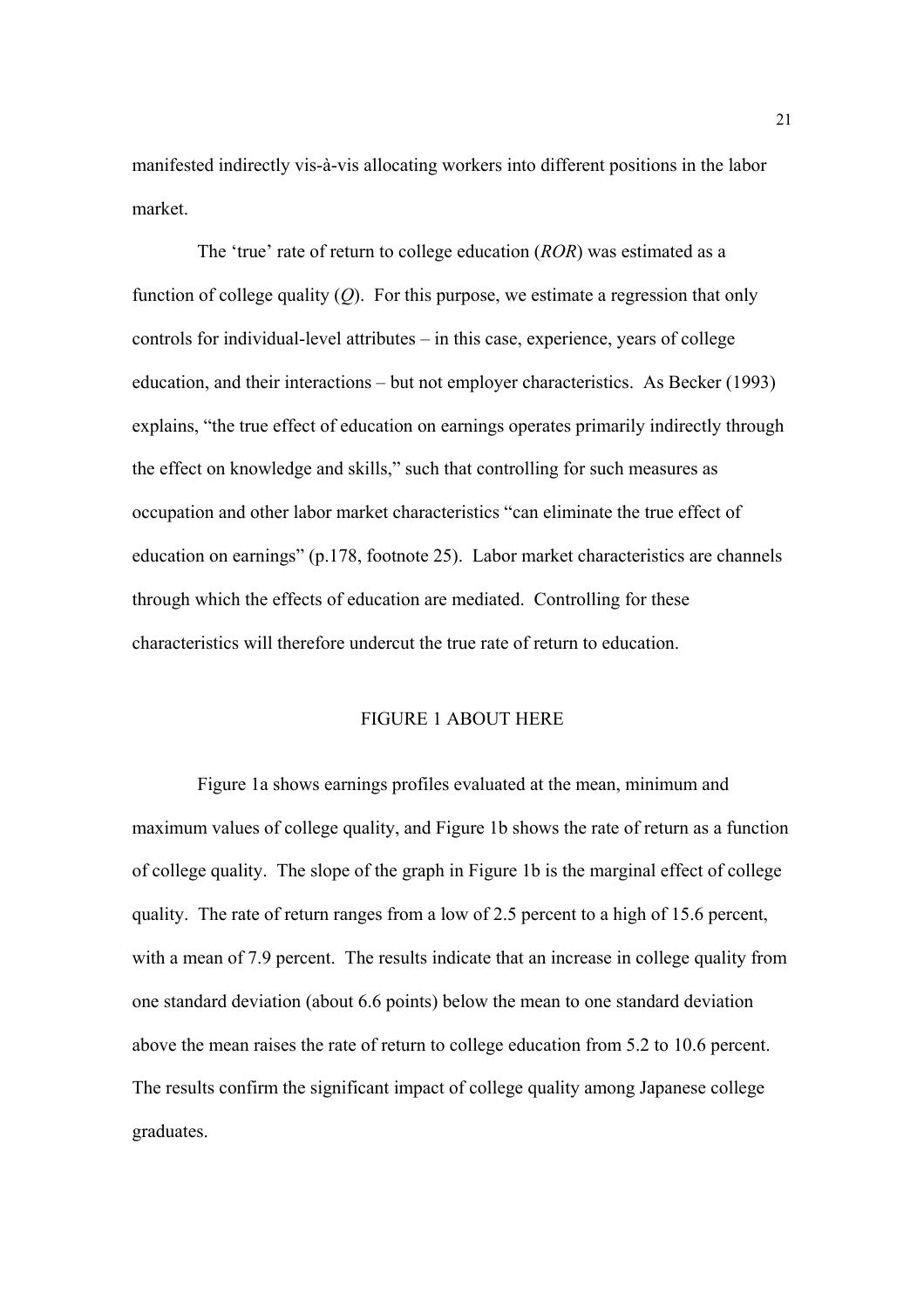### **5 Summary and discussion**

 This paper has examined the returns to college education among Japanese men. The rate of return to one year of college education that does not account for quality differences (i.e. the quantity effect) is found to be 8.7 percent. I further find that college education affects earnings primarily through its interactions with experience and tenure, as college graduates accrue the returns from their education throughout their worklife.

 Does college quality affect earnings? The answer is undeniably yes. My estimation results suggest that there is a substantial variation in the rate of return depending on the quality of the college attended, ranging from a low of 2.5 percent to a high of 15.6 percent. Consistent with earlier research, the rate of return from college education is depressed after controlling for individual ability (as proxied by ninth grade GPA), but college quality effects remain significant, suggesting that college quality boosts earnings capacity independent of individual ability.

 My results also confirm the distinctive features of the Japanese labor market, mainly the significant effects of tenure and firm-size on earnings, and the similarity in the compensation structures between white- and blue-collar workers. I also find that workers are penalized for job-hopping, but that this penalty applies only for white-collar and not blue-collar workers.

 In general, my estimations suggest that college quality effects in Japan are much stronger than previously claimed. As explained in Section 2, studies of college quality in Japan have been limited, mainly because of data restrictions. The drawback of these earlier estimations is that the differences in the rates of return only accounted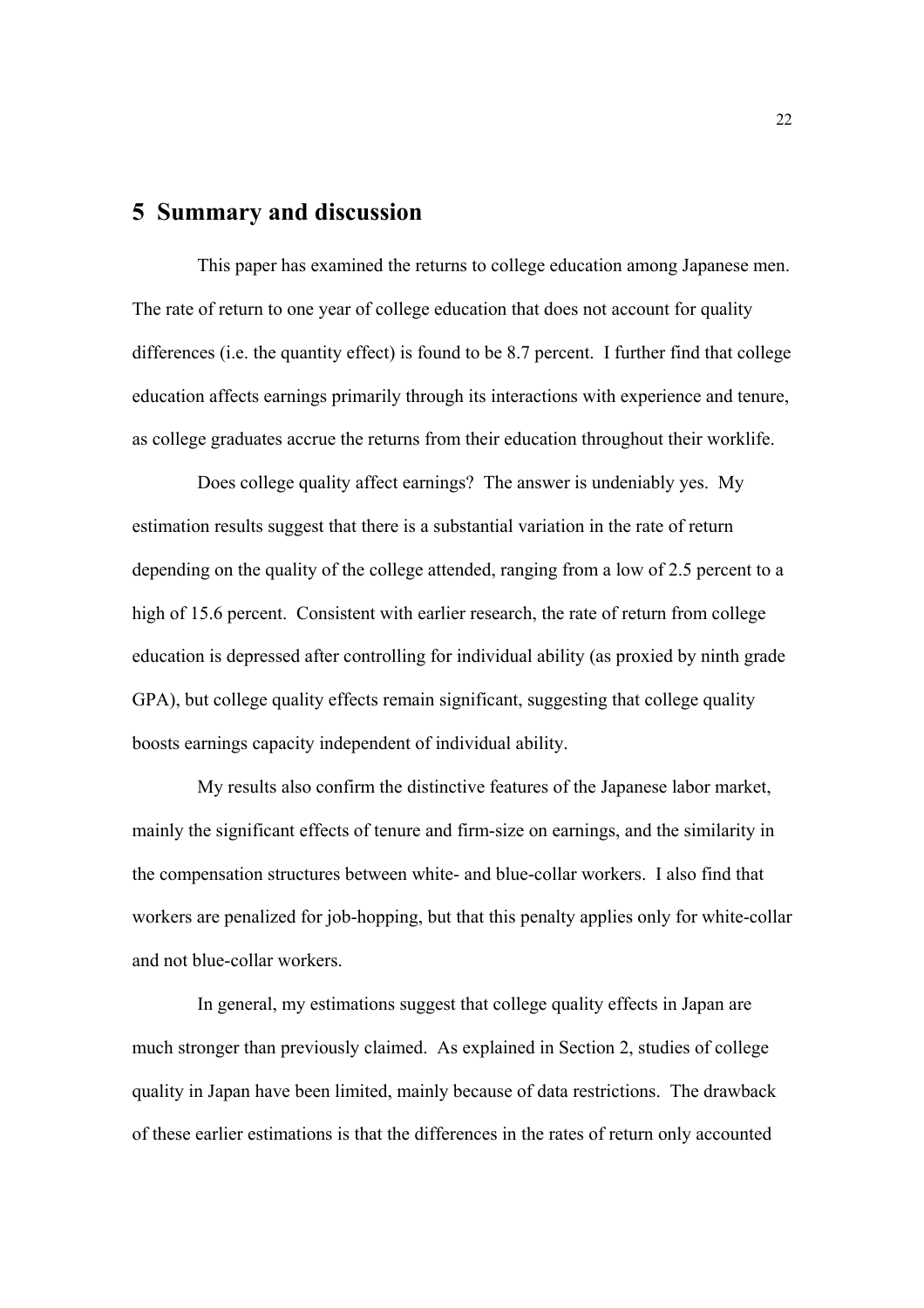for differences in employment distribution. In particular, it was assumed that all individuals within the same firm size category and/or industry sector earn the same regardless of college quality. My estimation results suggest otherwise. College quality effects persist strongly after controlling for various labor market characteristics, including firm size and industry, suggesting that even *within* the same employment categories, graduates of high-quality colleges earn significantly more.

 The sizeable variation in the rate of return as a function of college quality confirms in part that *examination hell* and the obsessive pursuit of college quality in Japan is a rational pursuit. Individuals are sufficiently motivated to get into the better colleges because the payoffs from college quality are substantial. Put another way, we may infer that the variance in rewards is great enough to motivate college-bound students to pursue college quality.

 International comparisons have consistently shown that the rate of return to college education in Japan is among the lowest in OECD countries (Blöndal, Field and Girouard 2002; Psacharopoulos 1985, 1993). However, such comparisons may mask the true nature of investment motives for college education in Japan. The average rate of return is an important determinant of college advancement, but it is the variance in rewards resulting from college quality that can truly explain the motivations underlying *examination hell* and the pursuit of college prestige in Japan.

 Establishing whether *examination hell* is a good investment or not requires a cost-benefit analysis which examines benefits net of costs. An example of this approach is illustrated by Ono (1999), and is worthy of further investigation. This area of research can also benefit by examining other rewards that may motivate *examination*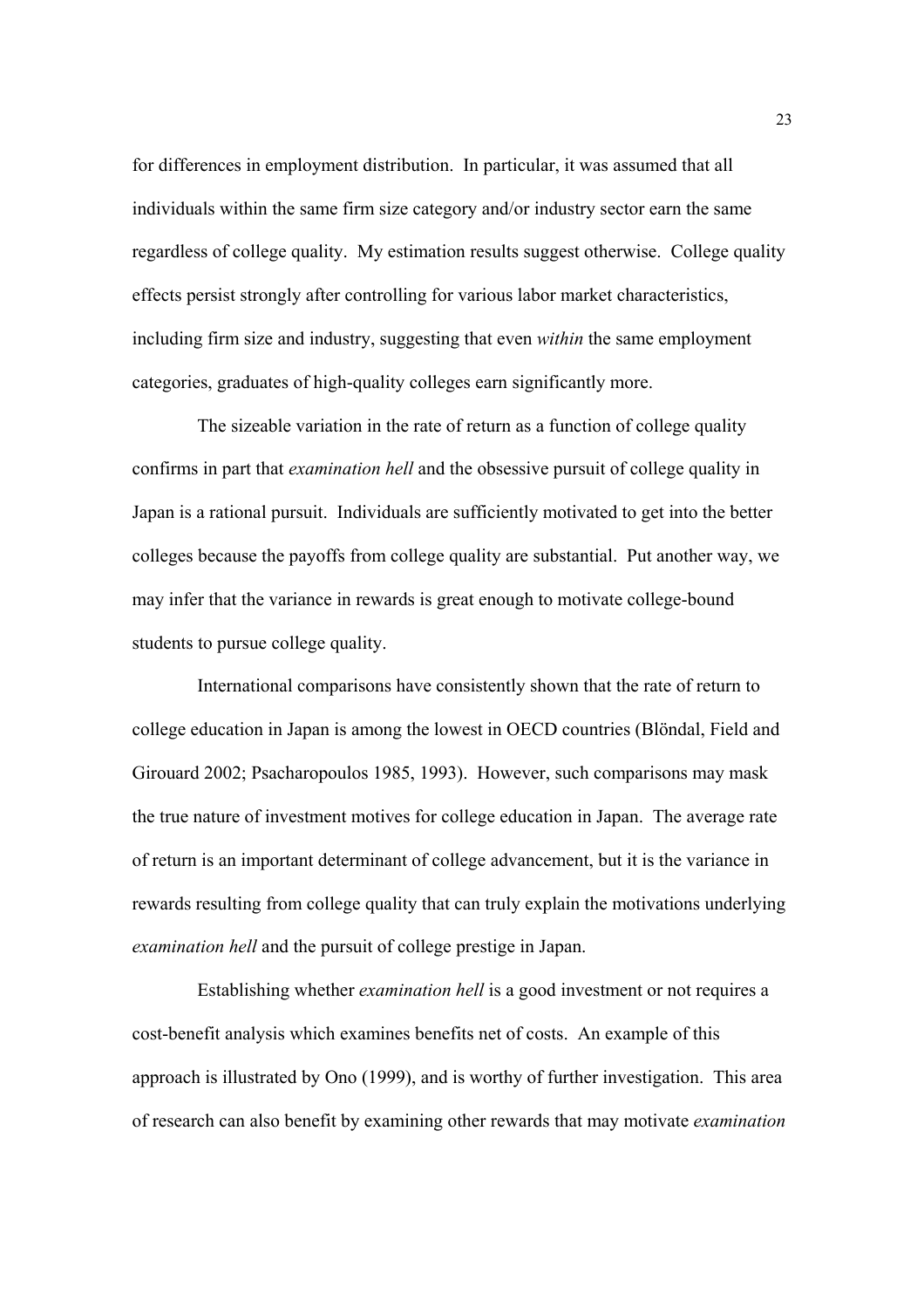*hell*. For example, anecdotal evidence suggests that graduates from prestigious universities gain access to privileged social networks that improve their social mobility. A social capital approach to study the impact of college quality on social mobility would further our understanding of the incentives underlying *examination hell* and the quest for college quality.

 A key aspect of higher education which I did not discuss in the current paper concerns family background effects on earnings. In studies of stratification and inequality, the positive association between family background and education has been well established. In a previous study (Ono 2001), I confirm that family background plays a decisive role in determining whether individuals advance to college or not in Japan. This leaves us with the possibility that family background may affect earnings vis-à-vis individuals' differential access to higher education. As discussed by Altonji and Dunn (1996), studies that examine whether the returns to education vary systematically with family background remain surprisingly few. Examining this missing link in the study of earnings in Japan warrants a separate detailed investigation.

 And finally, the study of earnings inequality in Japan can benefit considerably from datasets that include a larger number of respondents. Unlike the U.S., data access in Japan is still tightly regulated, making it difficult to conduct empirical research. The analysis undertaken in the current paper, for example, can benefit by allowing us to split the sample into different cohorts to examine changes in the rates of return over time, and/or introduce more variables and interaction terms into our estimations.<sup>22</sup>

<sup>&</sup>lt;sup>22</sup> See for example, Björklund and Kjellström (2002) who examine changes in the rate of return to college education across different cohorts in Sweden, and Brewer, Eide and Ehrenberg (1999) who perform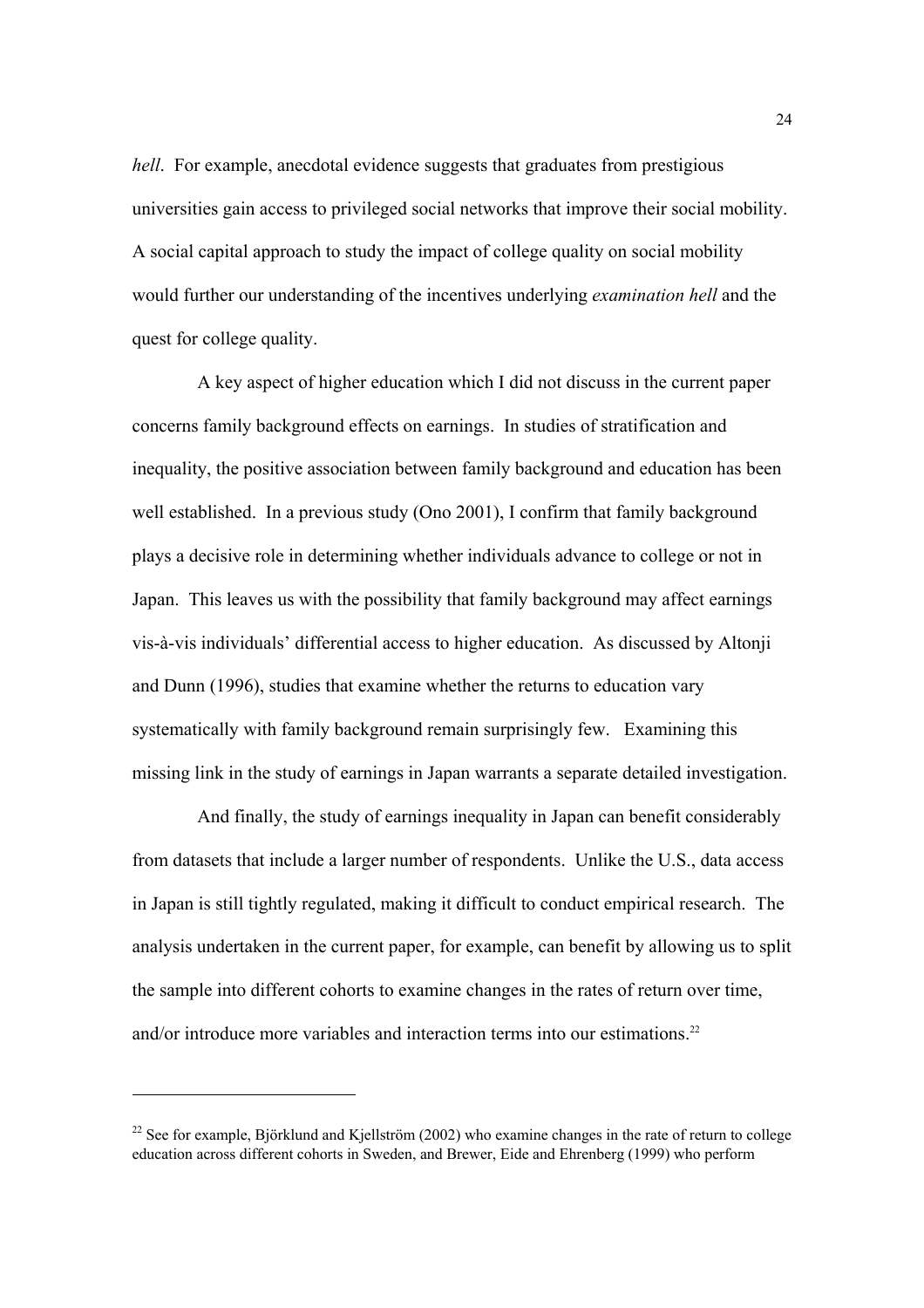### **Appendix**

#### *Coding college quality*

*Obunsha*, a publishing company located in Tokyo, tabulates and publishes results of entrance examinations of Japanese colleges on an annual basis. Their annual publication, *Keisetsu Jidai*, is the Japanese equivalent of the *Barron's Guide to American Colleges* and ranks university departments based on results from the examinations administered in the previous year. Test scores are standardized across different universities and range from 30 to 80 (80 being the highest).

 The SSM dataset is a cross-sectional survey where the respondents' ages range from twenty to seventy. In terms of the entry year into college, these years range from 1945 to 1992. In the coding process, I used the test scores from the 1966, 1972, 1977, 1982, 1986, 1992 issues of *Keisetsu Jidai* because there were small fluctuations in the scores of the individual schools over time (see Ishida, Spilerman and Su [1997] for a similar coding procedure using *Obunsha* data). I used scores from these respective issues depending upon individuals' entry year. For example, if an individual entered college in 1973, I used the 1972 scores. Because 1966 was the first year in which *Obunsha* began tabulating examination scores, individuals who entered college prior to 1966 were coded using the 1966 scores as an approximation.

## **Bibliography**

<u>.</u>

- Abe, Yukiko. 1997. "Shushoku-shijo ni okeru daigaku no meigara koka" (University brand name effects in labor markets). In Hiroyuki Chuma and Terukazu Suruga, eds. *Koyo Kanko no Henka to Josei Rodo* (Changing Employment Practices and Female Labor Force). Tokyo: University of Tokyo Press. Pp.151-167.
- Altonji, Joseph G. and Thomas A. Dunn. 1996. "The Effects of Family Characteristics on the Return to Education." *Review of Economics and Statistics* 78: 692-704.
- Ando, Bunshiro. 1994 (reprint of 1974 edition). "Gakureki shakai kasetsu no kento" (Examining the educational credentialism hypothesis). In Kenichi Tominaga, ed., *Nihon no Kaiso Kozo*. Tokyo: University of Tokyo Press, pp. 275-292.
- Aoki, Masahiko. 1988. *Information, Incentives, and Bargaining in the Japanese Economy*. Cambridge: Cambridge University Press.
- Becker, Gary S. 1993. *Human Capital*. Chicago: University of Chicago Press.
- Behrman, Jere R., and Nancy Birdsall. 1983. "The Quality of Schooling: Quantity Alone is Misleading." *American Economic Review*, Vol. 73, No. 5 (December), pp. 928-946.
- Björklund, Anders and Christian Kjellström. 2002. "Estimating the Return to Investment in Education: How Useful Is the Standard Mincer Equation?" *Economics of Education Review* 21: 195-210.
- Blinder, Alan S. 1976. "On Dogmatism in Human Capital Theory." *Journal of Human Resources* 11: 8- 22.

Bowman, Mary Jean. 1981. *Educational Choice and Labor Markets in Japan*. Chicago: University of

similar analysis in the U.S. that accounts for college quality differences.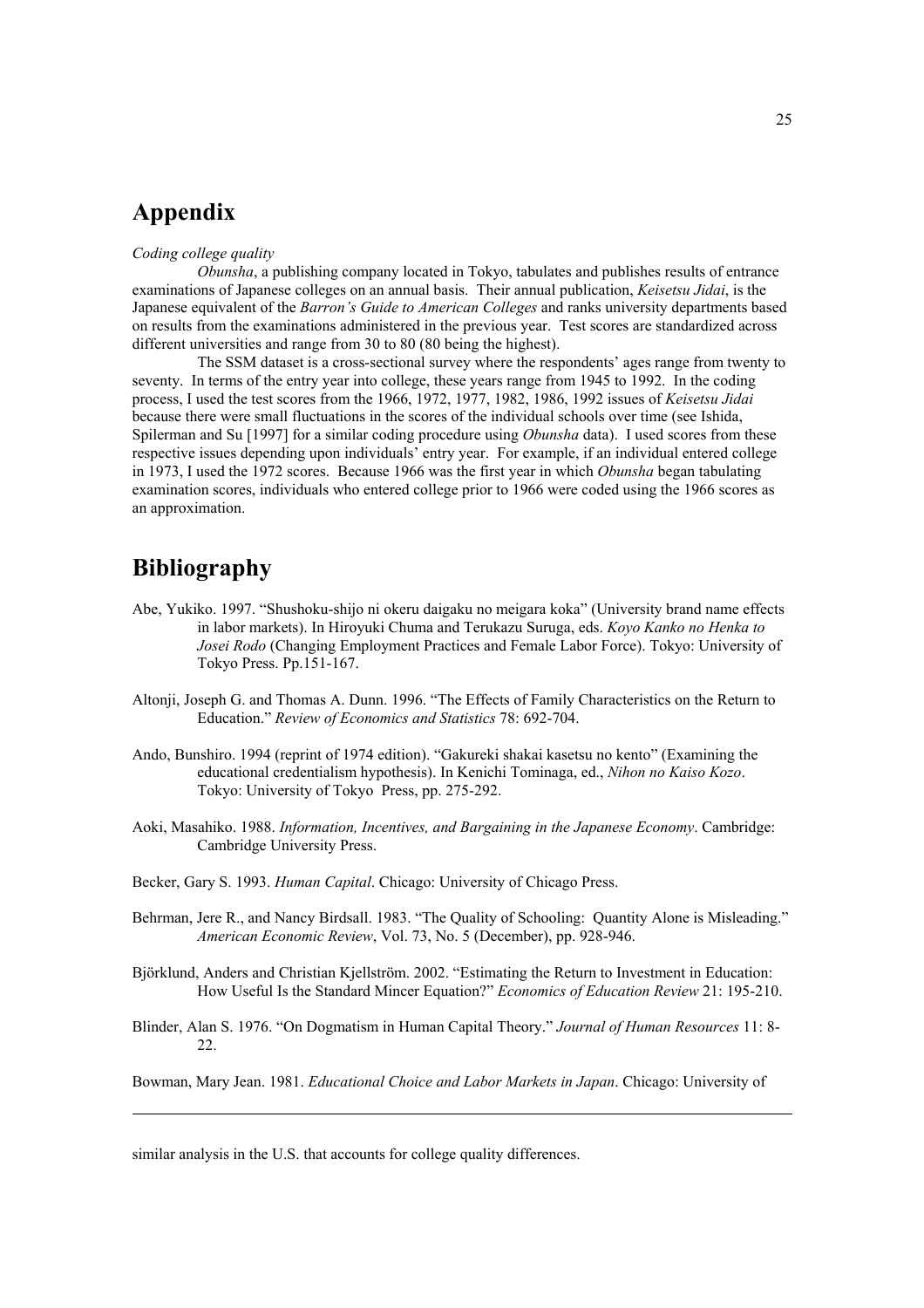Chicago Press.

- Brewer, Dominic J., Eric R. Eide, and Ronald G. Ehrenberg. 1999. "Does It Pay to Attend an Elite Private College? Cross-cohort Evidence on the Effects of College Type on Earnings." *Journal of Human Resources* 34: 104-123.
- Bronfenbrenner, Martin, and Yasukichi Yasuba. 1987. "Economic Welfare." In Kozo Yamamura and Yasukichi Yasuba, eds. *The Political Economy of Japan, Volume 1: The Domestic Transformation*. Stanford: Stanford University Press, pp. 93-136.
- Cooper, Samuel T. and Elchanan Cohn. 1997. "Internal Rates of Return to College Education in the United States by Sex and Race." *Journal of Education Finance* 23: 101-133.
- Dale, Stacy Berg, and Alan B. Krueger. 1999. "Estimating the Payoff to Attending a More Selective College: An Application of Selection on Observables and Unobservables." Paper presented at the Workshop in Applications of Economics, University of Chicago, February 22, 1999.
- Dore, Ronald. 1973. *British Factory Japanese Factory: The Origins of National Diversity in Industrial Relations*. Berkeley: University of California Press.
- Fox, Marc. 1993. "Is It a Good Investment to Attend an Elite Private College?" *Economics of Education Review* 12:137-151.
- Griliches, Zvi, and William M. Mason. 1972. "Education, Income, and Ability." *Journal of Political Economy*, Vol. 80, No. 3, Part 2 (May-June), pp. S74-S103.
- Hashimoto, Masanori, and John Raisian. 1985. "Employment Tenure and Earnings Profiles in Japan and the United States." *American Economic Review*, Vol. 75, No.4 (September), pp. 721-735.
	- \_\_\_\_\_\_\_\_\_\_. 1989. "Investments in Employer-Employee Attachments by Japanese and U.S. Workers in Firms of Varying Size." *Journal of the Japanese and International Economies* 3:31-48.
- Hause, John C. 1971. "Ability and Schooling as Determinants of Lifetime Earnings or If You're So Smart, Why Aren't You Rich?" *American Economic Review*, Vol. 61, No. 2, Papers and Proceedings of the Eighty-Third Annual Meeting of the American Economic Association, pp. 289-298.
	- \_\_\_\_\_\_\_\_\_\_. 1972. "Earnings Profile: Ability and Schooling." *Journal of Political Economy*, Vol. 80, No. 3, Part 2 (May-June), pp. S108-S138.
- Heckman, James J., Lance J. Lochner, and Petra E. Todd. 2001. "Fifty Years of Mincer Earnings Regressions." Manuscript. University of Chicago.
- Higuchi, Yoshio. 1994. "Daigaku kyouiku to shotoku bunpai." (College education and income distribution). In Tsuneo Ishikawa, ed. *Nihon no Shotoku to Tomi no Bunpai* (Distribution of Income and Wealth in Japan). Tokyo: University of Tokyo Press. Pp.245-278.
- Ishida, Hiroshi. 1993. *Social Mobility in Contemporary Japan*. Stanford: Stanford University Press.
- Ishida, Hiroshi, Seymour Spilerman, and Kuo-Hsien Su. 1997. "Educational Credentials and Promotion Chances in Japanese and American Organizations." *American Sociological Review*, Vol. 62, No. 6 (December), pp. 866-882.
- Iwamura, Michie. 1996. "Koto-kyouiku no shiteki shuekiritsu" (Private rate of return to higher education). *Kyouiku Shakaigaku Kenkyu*, No. 58, pp. 5-28.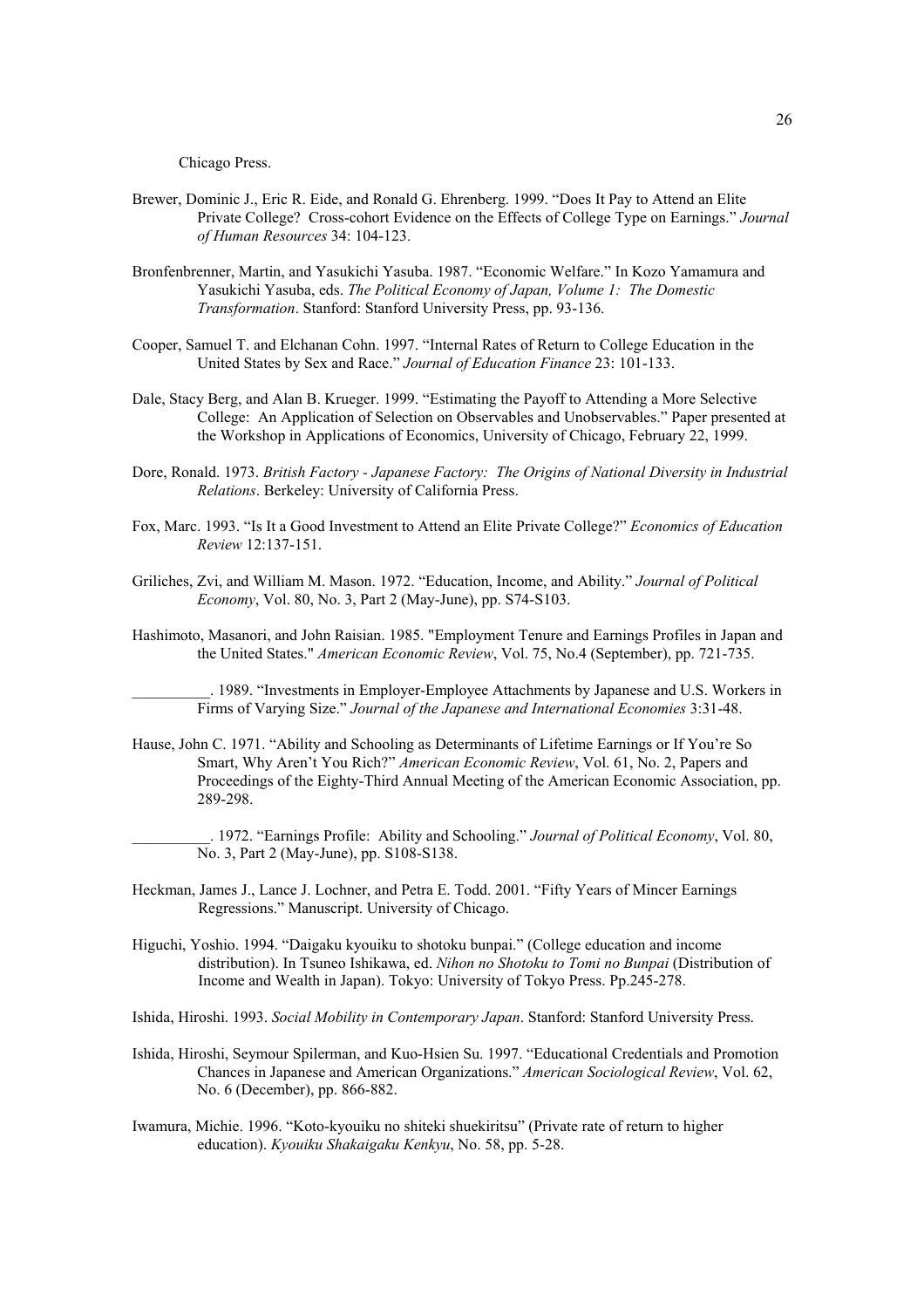- James, Estelle, Nabeel Alsalam, Joseph C. Conaty, and Duc-Le To. 1989. "College Quality and Future Earnings: Where Should You Send Your Child to College?" *American Economic Review*, Vol. 79, No. 2, Papers and Proceedings of the Hundred and First Annual Meeting of the American Economic Association, pp. 247-252.
- Kalleberg, Arne L., and James R. Lincoln. 1988. "The Structure of Earnings Inequality in the United States and Japan." *American Journal of Sociology*, Vol. 94, Supplement, pp. S121-S153.
- Karabel, Jerome, and Katherine McClelland. 1987. "Occupational Advantage and the Impact of College Rank on Labor Market Outcomes." *Sociological Inquiry*, Vol. 57, pp. 323-347.
- Kato, Takao, and Mark Rockel. 1992. "Experiences, Credentials, and Compensation in the Japanese and U.S. Managerial Labor Markets: Evidence from New Micro Data." *Journal of the Japanese and International Economies*, Vol. 6, pp. 30-51.
- Kawashima, Yoko, and Toshiaki Tachibanaki. 1986. "The Effect of Discrimination and of Industry Segmentation on Japanese Wage Differentials in Relation to Education." *International Journal of Industrial Organization*, Vol. 4, pp. 43-68.
- Kingston, Paul William, and Lionel S. Lewis. 1990. "Introduction: Studying Elite Schools in America." In Paul William Kingston and Lionel S. Lewis, eds. *The High-Status Track: Studies of Elite Schools and Stratification*. Albany: State University of New York Press, pp. xi-xxxiv.
- \_\_\_\_\_\_. 1990. "Undergraduates at Elite Institutions: The Best, the Brightest, and the Richest." In Paul William Kingston and Lionel S. Lewis, eds. *The High-Status Track: Studies of Elite Schools and Stratification*. Albany: State University of New York Press, pp. 105-120.
- Kingston, Paul William, and John C. Smart. 1990. "The Economic Pay-Off of Prestigious Colleges." In Paul William Kingston and Lionel S. Lewis, eds. *The High-Status Track: Studies of Elite Schools and Stratification*. Albany: State University of New York Press, pp. 147- 174.
- Koike, Kazuo. 1983. "Internal Labor Markets: Workers in Large Firms." In Taishiro Shirai, ed, *Contemporary Industrial Relations in Japan*. Madison: University of Wisconsin Press, pp. 29- 61.
- \_\_\_\_\_\_. 1987. "Human Resource Development and Labor-Management Relations." In Kozo Yamamura and Yasukichi Yasuba, eds. *The Political Economy of Japan, Volume 1: The Domestic Transformation*. Stanford: Stanford University Press, pp. 289-330.
	- \_\_\_\_\_\_. 1988. *Understanding Industrial Relations in Modern Japan*. New York: St. Martin's Press.
- Kruger, Justin and David Dunning. 1999. "Unskilled and Unaware of It: How Difficulties in Recognizing One's Own Incompetence Leads to Inflated Self-Assessments." *Journal of Personality and Social Psychology* 77: 1121-1134.
- Lincoln, James R., and Arne L. Kalleberg. 1985. "Work Organization and Workforce Commitment: A Study of Plants and Employees in the U.S. and Japan." *American Sociological Review*, Vol. 50, No. 6, pp. 738-760.
- Lincoln, James R., and Kerry McBride. 1987. "Japanese Industrial Organization in Comparative Perspective." *Annual Review of Sociology*, Vol. 13, pp. 289-312.
- Loury, Linda Datcher, and David Garman. 1995. "College Selectivity and Earnings." *Journal of Labor Economics*, Vol. 13, No. 2, pp. 289-308.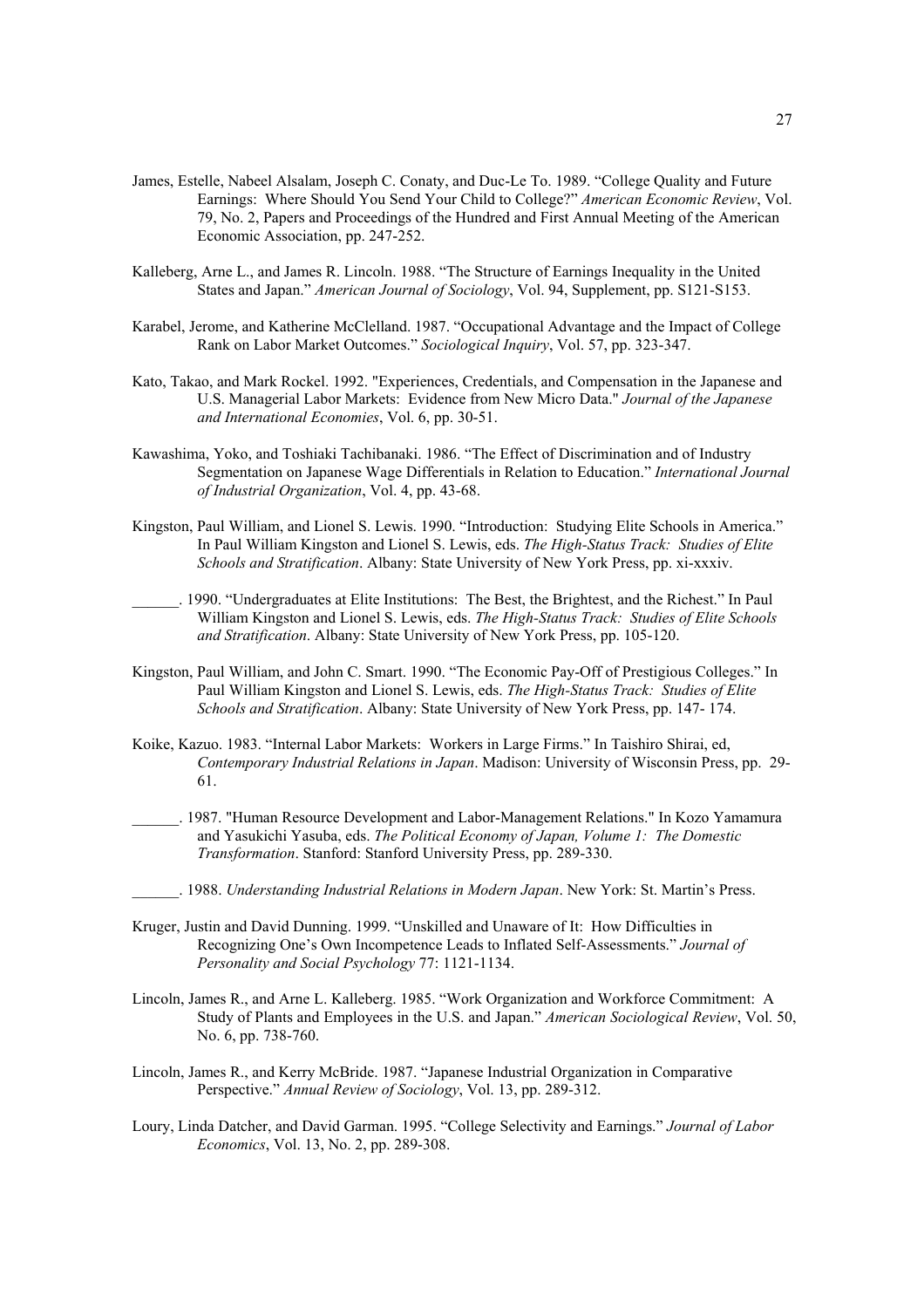- Maxwell, Nan L. and Jane S. Lopus. 1994. "The Lake Wobegon Effect in Student Self-Reported Data." *American Economic Review* 84: 201-205.
- Mincer, Jacob. 1974. *Schooling, Experience, and Earnings*. New York: Columbia University Press.
- Mincer, Jacob, and Yoshio Higuchi. 1987. "Wage Structures and Labor Turnover in the U.S. and in Japan." NBER Working Paper, No. 2306.
- Morgan, James N., and Greg J. Duncan. 1979. "College Quality and Earnings." *Research in Human Capital and Development*, Vol. 1, pp. 103-21.
- OECD. 2002. *Education at a Glance: OECD Indicators 2002*. Paris: OECD.
- Ono, Hiroshi. 1999. "Does Examination Hell Pay Off? The Cost-benefit Analysis of University Education in Japan." Paper presented at the NBER Conference in Tokyo, December 1999.
- \_\_\_\_\_\_. 2001. "Who Goes to College? Features of Institutional Tracking in Japanese Higher Education." *American Journal of Education* 109: 161-195.
- \_\_\_\_\_\_. "Training the Nation's Elite: National-Private Sector Differences in Japanese University Education." In AnneBert Dijkstra, Jaap Dronkers, Tom Hoffer and Jules Peschar, eds. Forthcoming in *Public-Private Sector Differences in Education*.
- Psacharopoulos, George. 1985. "Returns to Education: A Further International Update and Implications." *Journal of Human Resources* 20: 583-604.
- 1993. "Returns to Investment in Education: A Global Update." World Bank Policy Research Working Paper No.WPS1067.
- Rebick, Marcus E. 1993. "The Persistence of Firm-Size Differentials and Labor Market Segmentation in Japan." *Journal of Japanese and International Economies*, Vol. 7, pp. 132-156.
- Rohlen, Thomas P. 1983. *Japan's High Schools*. Berkeley: University of California Press.
- Rosenbaum, James E., and Takehiko Kariya. 1989. "From High School to Work: Market and Institutional Mechanisms in Japan." *American Journal of Sociology*, Vol. 94, No. 6 (May), pp. 1334-1365.
- Sakurai, Hideki. 1997. "Japan's Changing Education Market." *NRI Quarterly*, Vol. 6, No. 3, pp. 48-69.
- Solmon, Lewis C. 1975. "The Definition of College Quality and Its Impact on Earnings." *Explorations in Economic Research*, Vol. 2, pp. 537-587.
- Solmon, Lewis C., and Paul Wachtel. 1975. "The Effects on Income of Type of College Attended." *Sociology of Education*, Vol. 48, No. 1 (Winter), pp. 75-90.
- Stevenson, David Lee and David P. Baker. 1992. "Shadow Education and Allocation in Formal Schooling: Transition to University in Japan." *American Journal of Sociology* 97: 1639-1657.
- Tachibanaki, Toshiaki. 1984. "Labor Mobility and Job Tenure." In Masahiko Aoki, ed., *The Economic Analysis of the Japanese Firm*. Amsterdam: Elsevier Science Publishers, pp. 77-102.
- Tachibanaki, Toshiaki and Souichi Ohta. 1994. "Wage Differentials by Industy and the Size of Firm, and Labour Market in Japan." In Toshiaki Tachibanaki, ed. *Labour Market and Economic*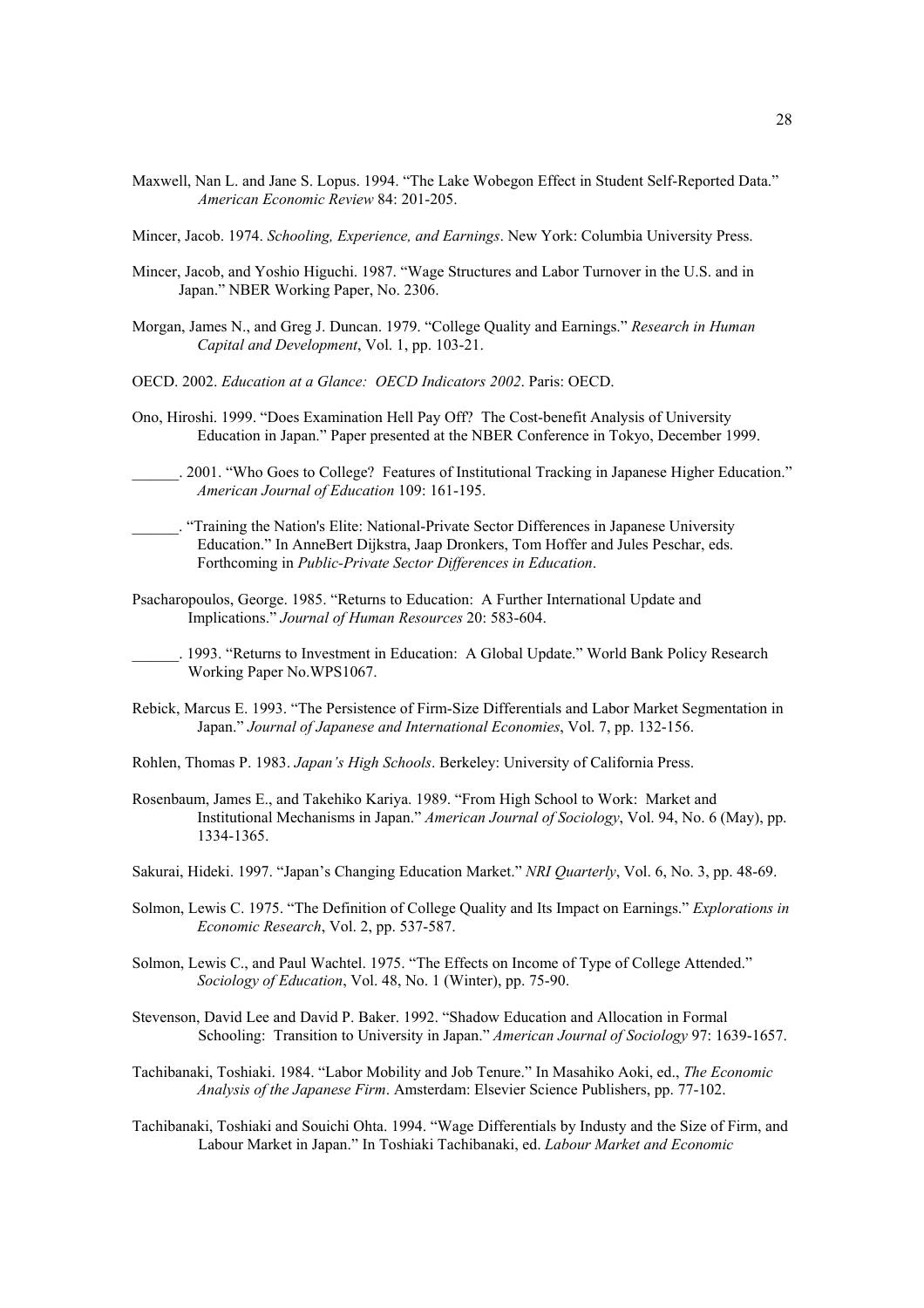*Performance: Europe, Japan and the USA*. New York: St. Martin's Press.

- Tsukada, Mamoru. 1991. *Yobiko Life: A Study of the Legitimation Process of Social Stratification in Japan*. Berkeley: University of California Press.
- Useem, Michael and Jerome Karabel. 1990. "Pathways to Top Corporate Management." In P. W. Kingston and L. S. Lewis, eds. *High-Status Track: Studies of Elite Schools and Stratification*. Albany: State University of New York Press, pp. 175-207.
- Ushiogi, Morikazu. 1986. "Transition from High School to Work: The Japanese Case." In W. K. Cummings, E. R. Beauchamp, S. Ichikawa, V. N. Kobayashi, and M. Ushiogi, eds. *Educational Policies in Crisis: Japanese and American Perspectives*. New York: Praeger, pp. 197-209.
- Wales, Terence J. 1973. "The Effect of College Quality on Earnings Results from the NBER-Thorndike Data." *Journal of Human Resources*, Vol. 8, No. 3, pp. 306-315.
- Welch, Finis. 1966. "Measurement of the Quality of Schooling." *American Economic Review*, Vol. 56, No. 3 (June), pp. 379-392.
- Willis, Robert J. and Sherwin Rosen. 1979. "Education and Self-Selection." *Journal of Political Economy* 87:S7-S36.
- Yamaguchi, Koichiro. 1983. "Civil Servants: The Public Sector." In Taishiro Shirai, ed., *Contemporary Industrial Relations in Japan*. Madison: University of Wisconsin Press, pp. 295-311.
- Yano, Masakazu. 1978. "Kyouiku no toushi shuueki to shigen haibun" (Rates of return from education and resource allocation). In Shogo Ichikawa, ed., *Allocation of Educational Resources in Japan*. Tokyo: National Institute for Educational Research, pp. 103-145.
	- \_\_\_\_\_\_\_\_\_\_. 1991. *Shiken no Jidai no Shuen* (End of the examination era). Tokyo: Yushindo.

\_\_\_\_\_\_\_\_\_\_. 1998. "Shotoku kansu no keisoku kara mita kyouiku to shokugyo" (Earnings function approach to the relation between education and occupation). In Takehiko Kariya, ed., *The 1995 SSM Research Series, Volume 11*. Tokyo: 1995 SSM Research Committee, pp. 105-118.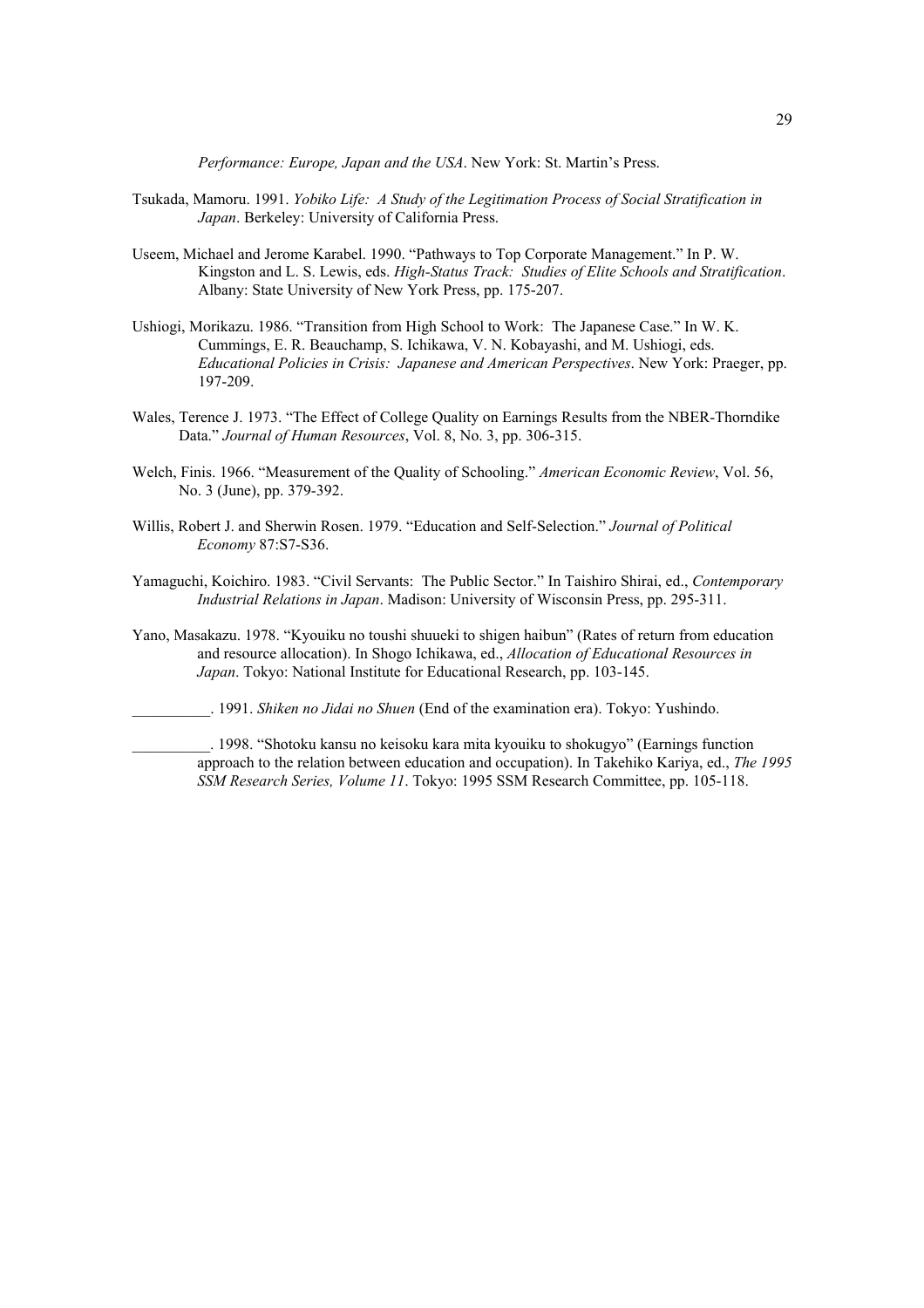| Universities                                                                                  | $\frac{0}{0}$ |
|-----------------------------------------------------------------------------------------------|---------------|
| Private rates of return (Yano 1978)                                                           |               |
| National universities - total                                                                 | 9.0           |
| Imperial universities <sup>2</sup>                                                            | 9.5           |
| Other old prestigious universities                                                            | 9.1           |
| New universities                                                                              | 8.7           |
| Private universities – total                                                                  | 7.5           |
| Waseda and Keio                                                                               | 8.4           |
| Old private universities                                                                      | 7.7           |
| New private universities                                                                      | 6.9           |
| Internal rates of return (Iwamura 1996) <sup>3</sup>                                          |               |
| Top national universities                                                                     |               |
| Hitotsubashi                                                                                  | 10.5          |
| Yokohama                                                                                      | 9.8           |
| Chiba                                                                                         | 9.4           |
| Top private universities                                                                      |               |
| Keio                                                                                          | 9.9           |
| Rikkyo                                                                                        | 9.0           |
| Aoyama                                                                                        | 9.1           |
| Gakushuin                                                                                     | 9.2           |
| Seijou                                                                                        | 8.3           |
| Other private universities                                                                    |               |
| Komazawa                                                                                      | 8.1           |
| Musashi                                                                                       | 8.3           |
| Estimates reported here are for social science majors in Yano's study and economics majors in |               |

Table 1 Rate of return estimates reported in previous studies<sup>1</sup>  $(\%)$ 

Iwamura's study.

<sup>2</sup> "Imperial universities" include Hokkaido, Tohoku, Tokyo, Nagoya, Kyoto, Osaka and Kyushu Universities, "other old prestigious universities" include Tokyo Institute of Technology, Hitotsubashi, Kobe, Tokyo Foreign Languages and Osaka Foreign Languages Universities, "new universities" include other national universities not included in the first two categories, "old private universities" include Meiji, Hosei, Rikkyo, Chuo, Doshisha, Ritsumeikan, Kansai Gakuin, Jochi (Sophia), Aoyama, Meiji Gakuin, ICU and Gakushuin, and "new private universities" include other private universities not included in the first two categories of private universities.

<sup>3</sup> Results of the Iwamura study reported here were selected from her full study which included a total of 33 university departments.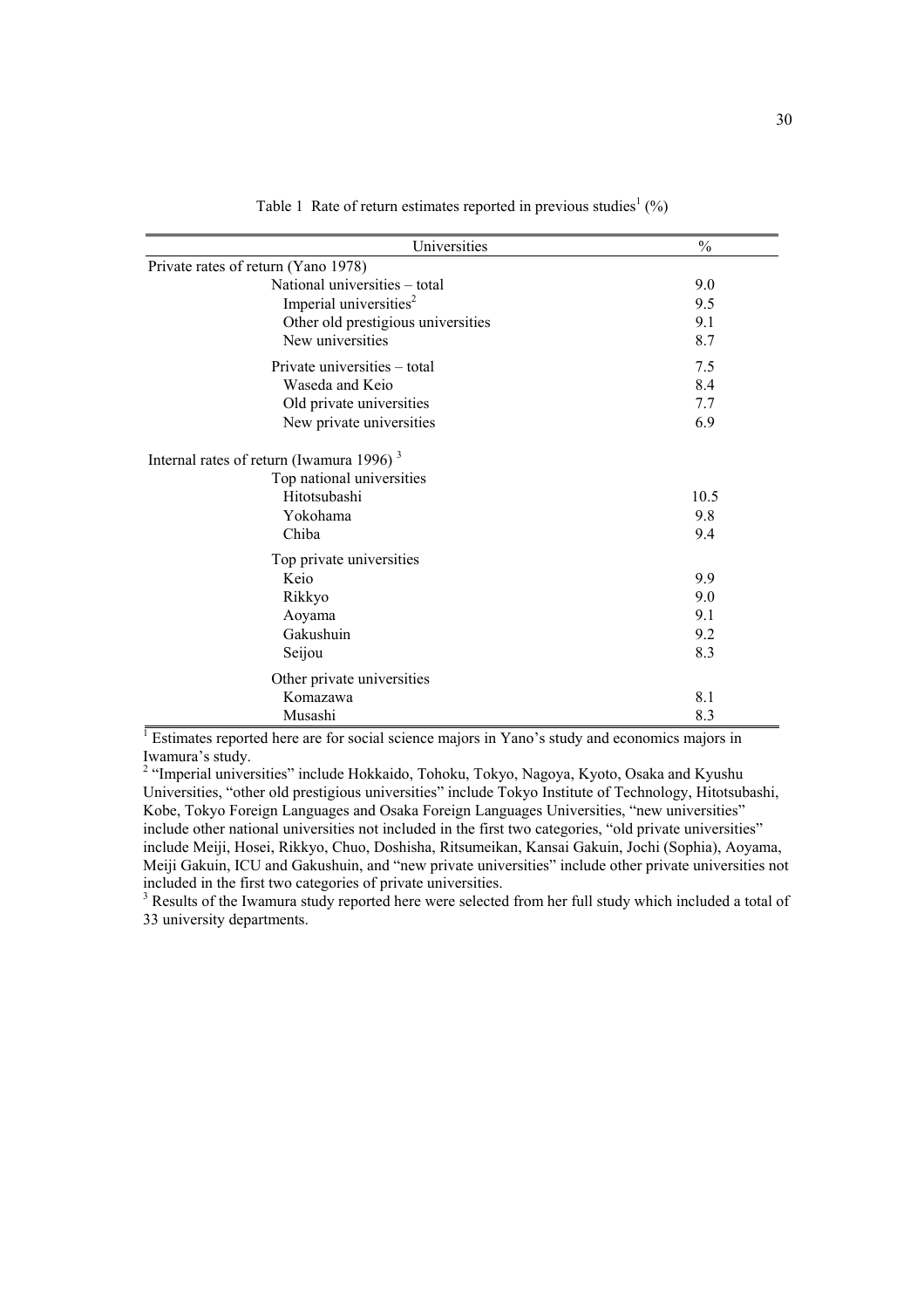| Variables                                       | Mean  | S.D.  |
|-------------------------------------------------|-------|-------|
| Logged annual earnings (yen)                    | 15.46 | 0.54  |
| Years of college education                      | 1.30  | 1.87  |
| Experience                                      | 20.83 | 11.35 |
| Tenure (duration of employment at current firm) | 14.43 | 10.95 |
| Number of previous employers                    | 2.12  | 1.34  |
| White-collar occupation dummy                   | 0.59  | 0.49  |
| $Industry = Manufacturing$                      | 0.49  | 0.50  |
| $Industry = Retail$                             | 0.23  | 0.42  |
| $Industry = Finance$ and real estate            | 0.06  | 0.24  |
| $Industry = Services$                           | 0.21  | 0.41  |
| Logged firm size                                | 4.26  | 2.23  |
| Grade point average (GPA) in ninth grade        | 3.26  | 1.09  |
| College quality (college graduates only)        | 51.34 | 6.68  |
| Sample size $(N) = 570$                         |       |       |

Table 2 Means and standard deviations of variables used for estimations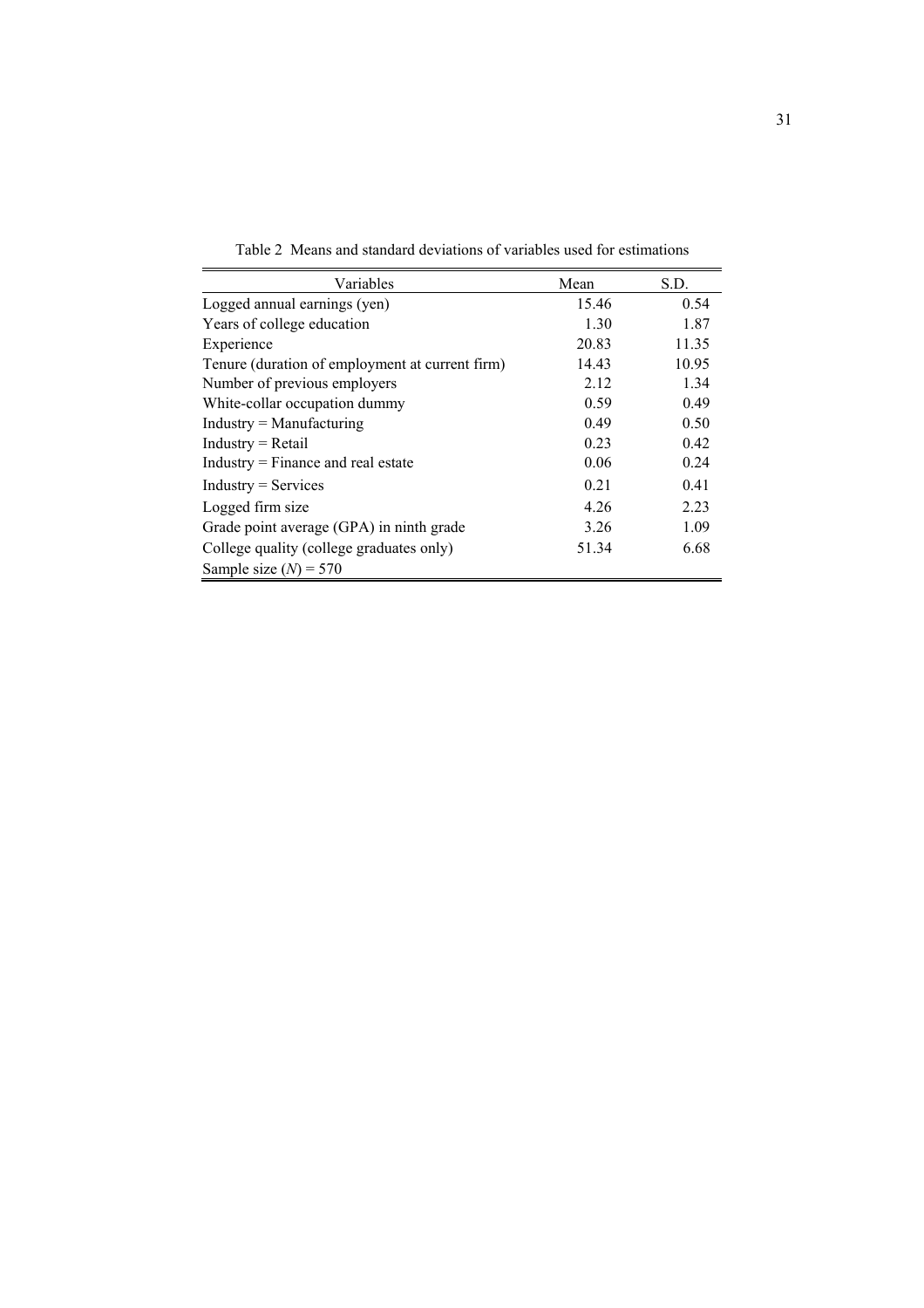| Model                                            | Variables                                                                                                        | df             | $R^2$ | F prob    |                |                     |  |  |  |
|--------------------------------------------------|------------------------------------------------------------------------------------------------------------------|----------------|-------|-----------|----------------|---------------------|--|--|--|
| College education, experience and tenure effects |                                                                                                                  |                |       |           |                |                     |  |  |  |
| 1                                                | Years of college, experience, experience squared                                                                 | 3              | 0.339 |           |                |                     |  |  |  |
| $\overline{2}$                                   | Model $1 +$ tenure                                                                                               | $\overline{4}$ | 0.361 | <b>VS</b> | 1              | 0.000<br>$***$      |  |  |  |
| $\overline{3}$                                   | Model $2 +$ tenure squared                                                                                       | 5              | 0.361 | <b>VS</b> | $\overline{2}$ | 0.578               |  |  |  |
| $\overline{4}$                                   | Model 2 + years of college $*$ experience, years of college $*$<br>experience squared, years of college * tenure |                | 0.376 | <b>VS</b> | $\overline{2}$ | 0.004<br>$***$      |  |  |  |
|                                                  | Labor market effects                                                                                             |                |       |           |                |                     |  |  |  |
| 5                                                | Model $4 +$ number of previous employers                                                                         | $8\,$          | 0.390 | <b>VS</b> | 4              | 0.000<br>$***$      |  |  |  |
| 6                                                | Model $5 + \text{years}$ of college $*$ number of previous employers                                             | 9              | 0.393 | <b>VS</b> | 5              | 0.081               |  |  |  |
| $\tau$                                           | Model $5 +$ white-collar                                                                                         | 9              | 0.406 | <b>VS</b> | 5              | 0.000<br>$***$      |  |  |  |
| 8                                                | Model $7 + \text{years}$ of college $*$ white-collar                                                             | 10             | 0.408 | <b>VS</b> | 7              | 0.188               |  |  |  |
| 9                                                | Model $7 + \text{white-collar}$ * experience                                                                     | 10             | 0.406 | <b>VS</b> | 7              | 0.999               |  |  |  |
| 10                                               | Model $7 + \text{white-collar}$ * tenure                                                                         | 10             | 0.406 | <b>VS</b> | $\tau$         | 0.974               |  |  |  |
| 11                                               | Model $7 +$ number of previous employers $*$ white-collar                                                        | 10             | 0.418 | <b>VS</b> | $\tau$         | 0.001<br>$***$      |  |  |  |
| 12                                               | Model $11 +$ industry                                                                                            | 13             | 0.435 | <b>VS</b> | 11             | 0.001<br>**         |  |  |  |
| 13                                               | Model $12 + \text{years}$ of college $*$ industry                                                                | 16             | 0.436 | <b>VS</b> | 12             | 0.743               |  |  |  |
| 14                                               | Model $12 +$ experience $*$ industry                                                                             | 16             | 0.442 | <b>VS</b> | 12             | 0.075               |  |  |  |
| 15                                               | Model $12 +$ tenure $*$ industry                                                                                 | 16             | 0.441 | <b>VS</b> | 12             | 0.085               |  |  |  |
| 16                                               | Model $12 + \log$ firm-size                                                                                      | 14             | 0.442 | <b>VS</b> | 12             | $0.009$ **          |  |  |  |
| 17                                               | Model $16 + \text{years}$ of college $*$ log firm-size                                                           | 15             | 0.442 | <b>VS</b> | 16             | 0.561               |  |  |  |
| 18                                               | Model $16 +$ experience $*$ log firm-size                                                                        | 15             | 0.447 | <b>VS</b> | 16             | 0.018<br>*          |  |  |  |
| 19                                               | Model $16 +$ tenure $*$ log firm-size                                                                            | 15             | 0.459 | <b>VS</b> | 16             | 0.000<br>**         |  |  |  |
|                                                  | Individual ability (GPA) and college quality                                                                     |                |       |           |                |                     |  |  |  |
| 20                                               | Model $2 + n$ inth grade GPA                                                                                     | 5              | 0.373 | <b>VS</b> | 2              | 0.001<br>$\ast\ast$ |  |  |  |
| 21                                               | Model $4 + n$ inth grade GPA                                                                                     | 8              | 0.388 | <b>VS</b> | 4              | 0.001<br>$***$      |  |  |  |
| 22                                               | Model $21 + \text{years}$ of college $*$ ninth grade GPA                                                         | 9              | 0.388 | <b>VS</b> | 21             | 0.868               |  |  |  |
| 23                                               | Model $21 + \text{years}$ of college $*$ college quality                                                         | 9              | 0.404 | <b>VS</b> | 21             | 0.000<br>**         |  |  |  |
|                                                  | Labor market effects $+$ individual ability (GPA) and college quality                                            |                |       |           |                |                     |  |  |  |
| 24                                               | Model $19 + \text{ninth grade}$ GPA, years of college<br>* college quality                                       | 17             | 0.474 | <b>VS</b> | 19             | 0.000<br>$***$      |  |  |  |

Table 3 Model comparisons for Mincerian regression estimations

 $*_{p<.05,**_{p<.01}}$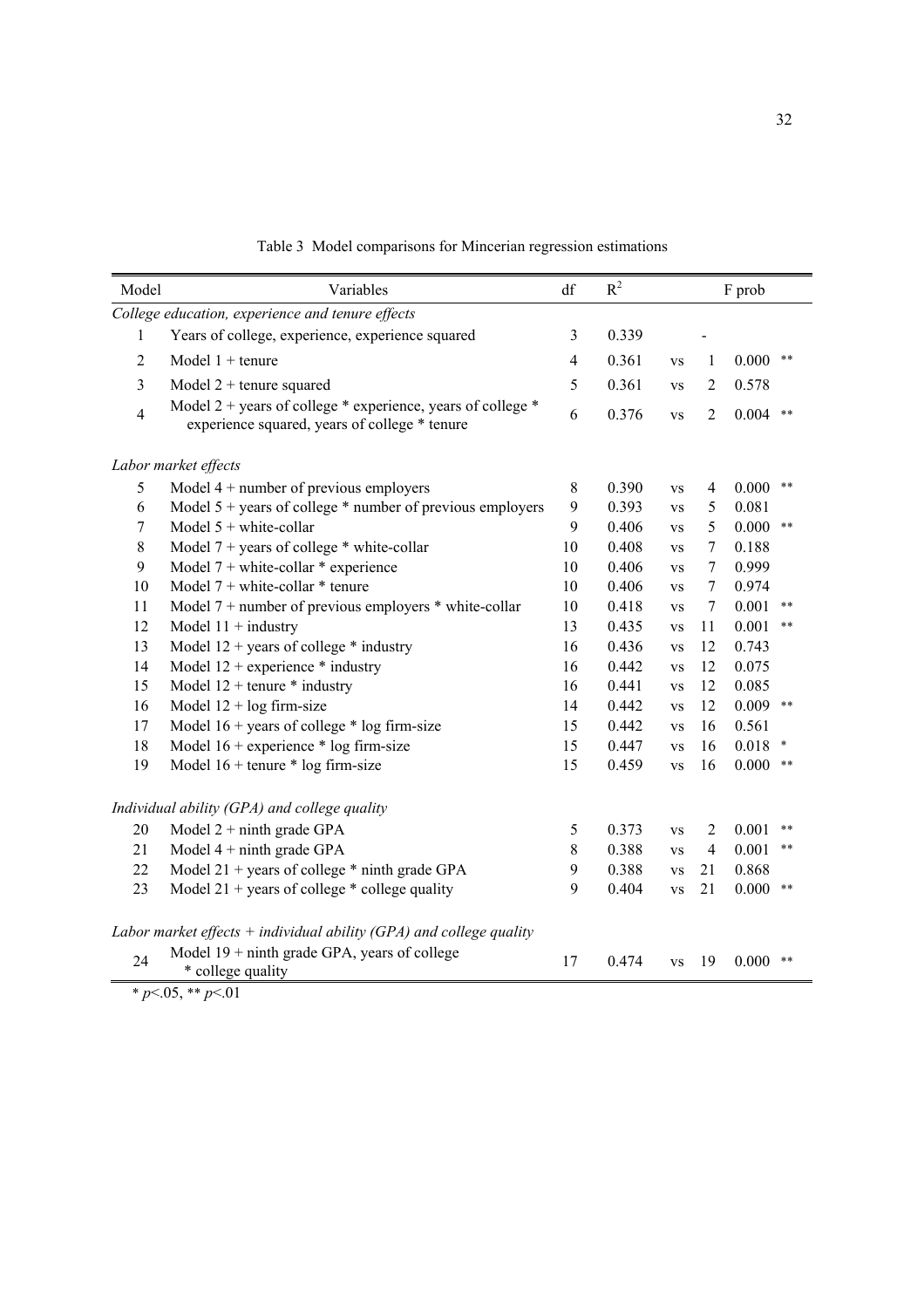|                                      |                        | $\overline{2}$           | $\overline{4}$         | $\tau$                   | 11                        | 12                        | 16                     | 19                     |
|--------------------------------------|------------------------|--------------------------|------------------------|--------------------------|---------------------------|---------------------------|------------------------|------------------------|
| Years of college                     | $0.087**$              | $0.084**$                | 0.017                  | $-0.014$                 | $-0.030$                  | $-0.038$                  | $-0.038$               | $-0.023$               |
|                                      | (0.010)                | (0.010)                  | (0.029)                | (0.029)                  | (0.029)                   | (0.029)                   | (0.029)                | (0.029)                |
| Experience                           | $0.071**$              | $0.061**$                | $0.046**$              | $0.052**$                | $0.050**$                 | $0.049**$                 | $0.050**$              | $0.048**$              |
|                                      | (0.006)                | (0.007)                  | (0.008)                | (0.008)                  | (0.008)                   | (0.008)                   | (0.008)                | (0.008)                |
| Experience squared                   | $-1.16\times10^{-3}**$ | $-1.08\times10^{-3}**$   | $-8.10\times10^{-4}**$ | $-8.53\times10^{-4}**$   | $-8.21 \times 10^{-4}$ ** | $-8.27\times10^{-4}**$    | $-8.36\times10^{-4}**$ | $-7.82\times10^{-4}**$ |
|                                      | $(1.49\times10^{-4})$  | $(1.48\times10^{-4})$    | $(1.79\times10^{-4})$  | $(1.76\times10^{-4})$    | $(1.75\times10^{-4})$     | $(1.75\times10^{-4})$     | $(1.74\times10^{-4})$  | $(1.72\times10^{-4})$  |
| Tenure                               |                        | $9.98 \times 10^{-3}$ ** | $1.32\times10^{-2}**$  | $7.01\times10^{-3*}$     | $7.58\times10^{-3}*$      | $8.00\times10^{-3}**$     | $7.75\times10^{-3}*$   | $-4.14 \times 10^{-3}$ |
|                                      |                        | $(2.30\times10^{-3})$    | $(2.61\times10^{-3})$  | $(3.08\times10^{-3})$    | $(3.05\times10^{-3})$     | $(3.04\times10^{-3})$     | $(3.03\times10^{-3})$  | $(4.14\times10^{-3})$  |
| Years of college * experience        |                        |                          | $0.012**$              | $0.013**$                | $0.015**$                 | $0.015**$                 | $0.014**$              | $0.013**$              |
|                                      |                        |                          | (0.004)                | (0.004)                  | (0.004)                   | (0.004)                   | (0.004)                | (0.004)                |
| Years of college * experience        |                        |                          | $-2.38\times10^{-4}**$ | $-2.53\times10^{-4}**$   | $-2.83\times10^{-4}**$    | $-2.84 \times 10^{-4}$ ** | $-2.72\times10^{-4}**$ | $-2.50\times10^{-4}**$ |
| squared                              |                        |                          | $(8.41\times10^{-5})$  | $(8.22\times10^{-5})$    | $(8.20\times10^{-5})$     | $(8.10\times10^{-5})$     | $(8.07\times10^{-5})$  | $(7.97\times10^{-5})$  |
| Years of college * tenure            |                        |                          | $-3.67\times10^{-3}**$ | $-3.14 \times 10^{-3}$ * | $-4.27\times10^{-3}**$    | $-3.93\times10^{-3}**$    | $-3.89\times10^{-3}**$ | $-3.88\times10^{-3}**$ |
|                                      |                        |                          | $(1.35\times10^{-3})$  | $(1.33\times10^{-3})$    | $(1.36\times10^{-3})$     | $(1.35\times10^{-3})$     | $(1.34\times10^{-3})$  | $(1.32\times10^{-3})$  |
| Number of previous employers         |                        |                          |                        | $-0.053**$               | $-0.017$                  | $-0.014$                  | $-0.012$               | $-0.015$               |
|                                      |                        |                          |                        | (0.017)                  | (0.020)                   | (0.020)                   | (0.020)                | (0.019)                |
| White-collar dummy                   |                        |                          |                        | $0.158**$                | $0.357**$                 | $0.352**$                 | $0.304**$              | $0.284**$              |
|                                      |                        |                          |                        | (0.040)                  | (0.072)                   | (0.072)                   | (0.074)                | (0.073)                |
| Number of previous employers         |                        |                          |                        |                          | $-0.092**$                | $-0.081**$                | $-0.068*$              | $-0.067*$              |
| * white-collar dummy                 |                        |                          |                        |                          | (0.028)                   | (0.028)                   | (0.028)                | (0.028)                |
| $Industry = Retail$                  |                        |                          |                        |                          |                           | $-0.111*$                 | $-0.077$               | $-0.066$               |
|                                      |                        |                          |                        |                          |                           | (0.047)                   | (0.049)                | (0.048)                |
| $Industry = Finance$ and real estate |                        |                          |                        |                          |                           | 0.147                     | 0.141                  | 0.146                  |
|                                      |                        |                          |                        |                          |                           | (0.077)                   | (0.077)                | (0.076)                |
| $Industry = Services$                |                        |                          |                        |                          |                           | 0.069                     | 0.084                  | 0.083                  |
|                                      |                        |                          |                        |                          |                           | (0.048)                   | (0.048)<br>$0.023**$   | (0.047)                |
| Log firm-size                        |                        |                          |                        |                          |                           |                           | (0.009)                | $-0.022$<br>(0.014)    |
| Tenure * log firm-size               |                        |                          |                        |                          |                           |                           |                        | $2.89\times10^{-3}**$  |
|                                      |                        |                          |                        |                          |                           |                           |                        | $(6.96\times10^{-4})$  |
| Constant                             | 14.525**               | 14.548**                 | 14.652**               | 14.696**                 | 14.629**                  | 14.638**                  | 14.534**               | 14.737**               |
|                                      | (0.062)                | (0.061)                  | (0.077)                | (0.081)                  | (0.083)                   | (0.085)                   | (0.093)                | (0.104)                |
| $R^2$                                | 0.339                  | 0.361                    | 0.376                  | 0.406                    | 0.418                     | 0.435                     | 0.442                  | 0.459                  |

Table 4 Mincerian regression results<sup>1</sup>

\* *p*<.05, \*\* *p*<.01. Standard errors reported in parenthesis.

 $1$  Model numbers correspond to Model numbers in Table 3.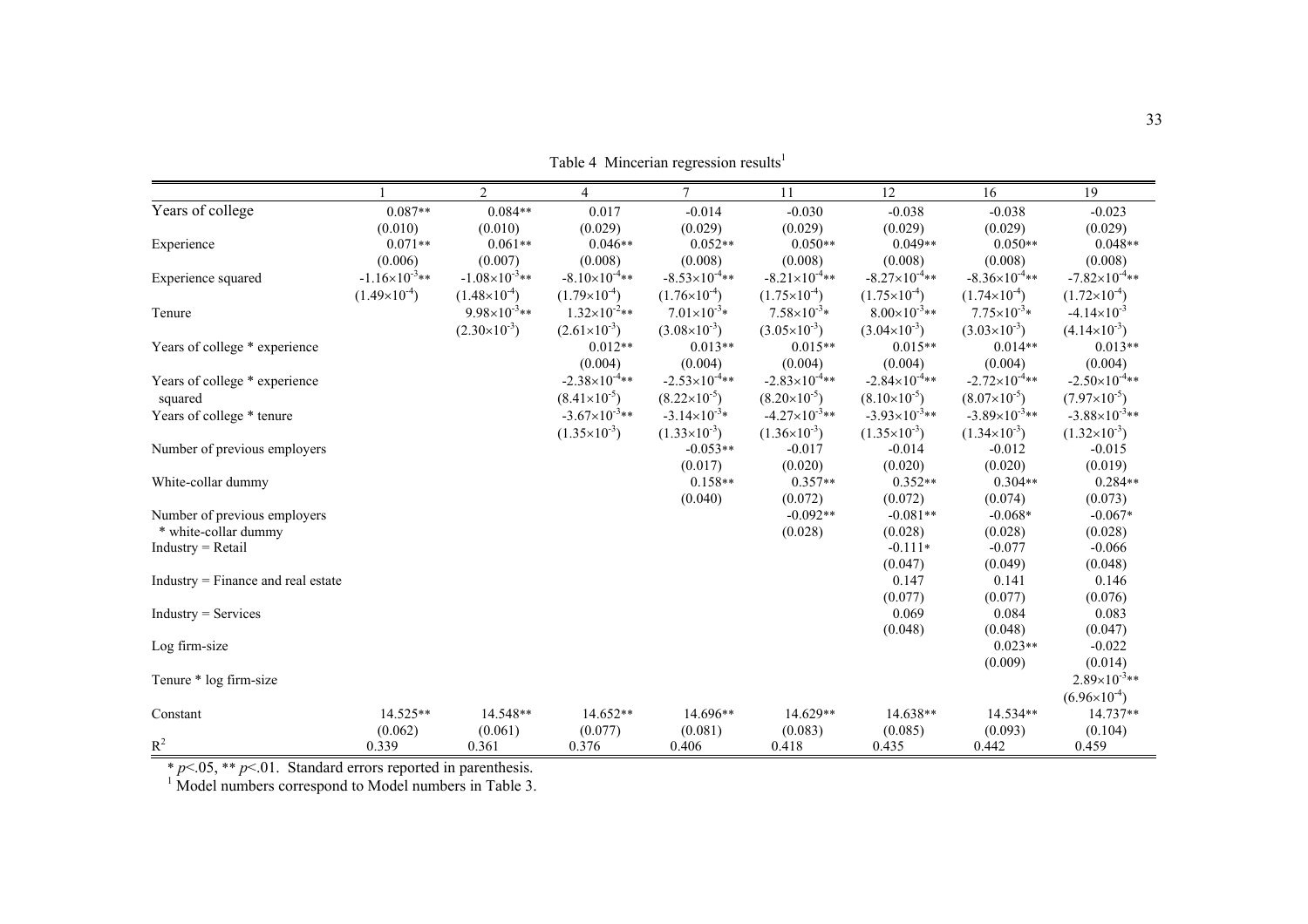|                                       | 20                   | 21                   | 23                           | 24                           | Estimation<br>equation                                          |
|---------------------------------------|----------------------|----------------------|------------------------------|------------------------------|-----------------------------------------------------------------|
| Years of college                      | $0.069**$<br>(0.011) | 0.006<br>(0.029)     | $-0.213**$<br>(0.063)        | $-0.214**$<br>(0.060)        | $-0.205**$<br>(0.064)                                           |
| Ninth grade GPA                       | $0.060**$<br>(0.018) | $0.060**$<br>(0.018) | $0.046*$<br>(0.018)          | 0.021<br>(0.018)             | $0.048**$<br>(0.018)                                            |
| Years of college *<br>College quality |                      |                      | $4.13E-03**$<br>$(1.06E-03)$ | $3.57E-03**$<br>$(1.01E-03)$ | $4.11E-03**$<br>$(1.08E-03)$                                    |
| Control variables                     | Model 2              | Model 4              | Model 4                      | Model 19                     | Years of<br>college,<br>experience<br>and their<br>interactions |
| $R^2$                                 | 0.373                | 0.388                | 0.404                        | 0.474                        | 0.376                                                           |

Table 5 Mincerian regression results<sup>1</sup>

 $* p \le 0.05$ ,  $* p \le 0.01$ . Standard errors reported in parenthesis.<br><sup>1</sup> Model numbers correspond to Model numbers in Table 3.